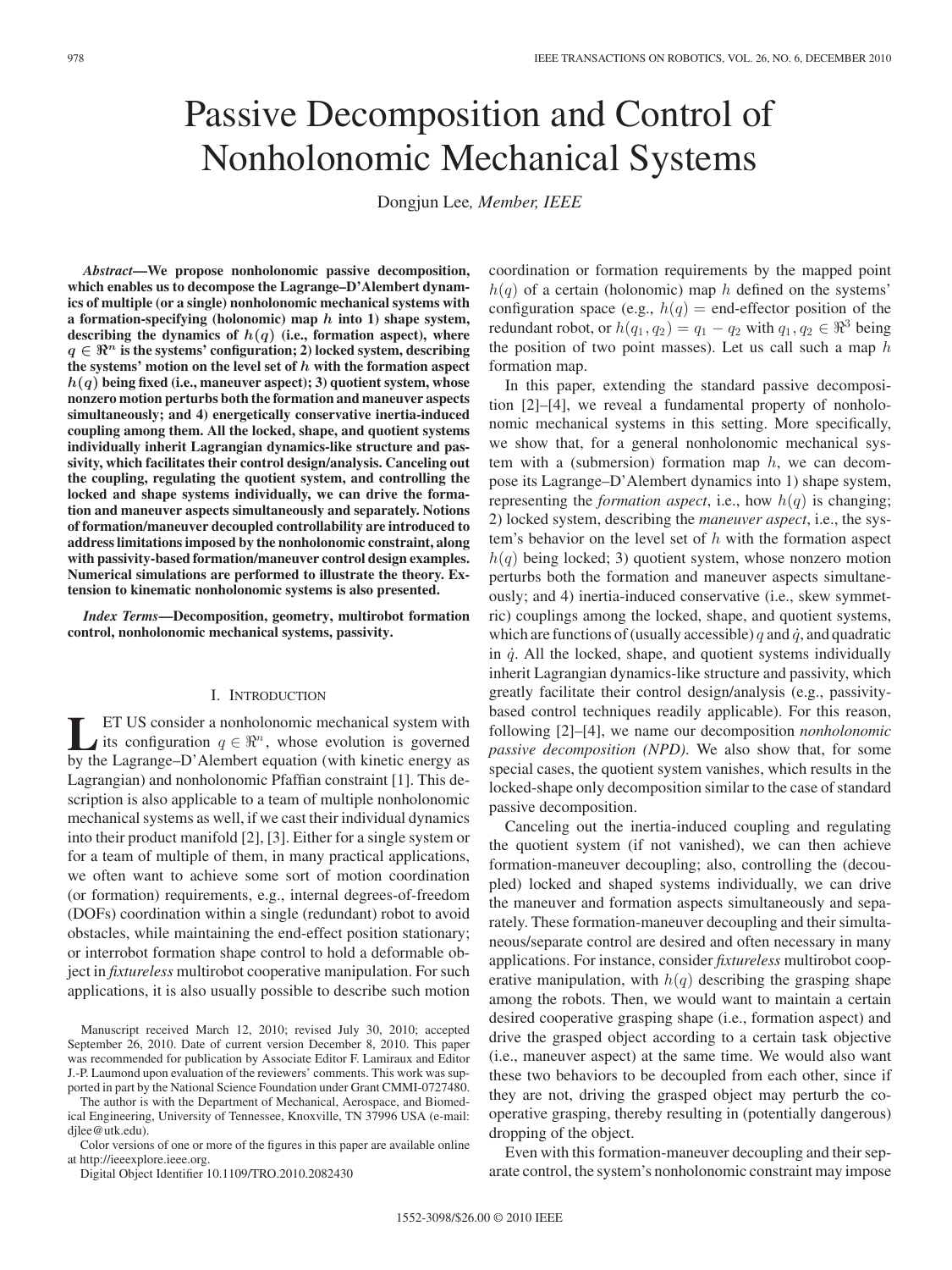fundamental restrictions on the achievable formation and maneuver behaviors. For this, we define and elucidate new notions of formation and maneuver decoupled controllability (or d-controllability), satisfaction of which then guarantees that we can control one aspect without perturbing the other; also, doing so is not hindered by the nonholonomic constraint (in the sense of Chow [1]). We also provide passivity-based control design examples that can achieve certain desired formation/maneuver aspects simultaneously and separately by utilizing inherited Lagrangian-like structure and passivity of the decomposed systems. We also present extension of these results to kinematic nonholonomic systems, which, yet, like any other kinematic result, can neither address "dynamic" phenomena (e.g., inertia, force, power, and energy) nor allow us to reveal how to exploit open-loop dynamics of the (dynamic) nonholonomic mechanical systems.

Many strong results have been reported for mechanical systems, if they are only with nonholonomic constraint (e.g., [6]– [8]) or only with holonomic constraint (i.e.,  $h(q) = c$  is somehow enforced  $\forall t \geq 0$  with a constant c [9], [10]).<sup>1</sup> However, results similar to our NPD are very rare. This rareness, we believe, is due to the complex geometry arising from the coexistence of the holonomic formation map  $h$  and the nonholonomic constraint. To our knowledge, only the results similar to our NPD are: 1) motion feasibility of [11], which, yet, only specifies when the locked system is not null for kinematic nonholonomic systems, thus leaving many important issues unanswered (e.g., formation/quotient aspects and controllability) as well as unable to address such important dynamic phenomena as inertial effect and external force; and 2) standard passive decomposition [2]– [5], which, although powerful for unconstrained mechanical systems, is not so suitable for nonholonomic systems, as shown in Section II-C. In this sense, our results of NPD here may be thought of as an extension of the standard passive decomposition to nonholonomic systems; and a generalization of the results of [11] to the (dynamic and kinematic) nonholonomic systems.

The rest of this paper is organized as follows. Some preliminary materials, including a brief summary of standard passive decomposition and its limitations for nonholonomic systems, are given in Section II. The main result of this paper, NPD, is presented and its geometry/energetics detailed in Section III. The notions of formation/maneuver d-controllability are introduced and control design examples provided in Section IV. The extension to kinematic nonholonomic systems is presented in Section V. Some illustrative examples and simulation results are discussed in Section VI. Summary and remarks on future research in Section VII conclude the paper. Some portions of this paper have been presented in [12, Sec. III-A] and [13, Secs. III-B and IV].

#### II. PRELIMINARY

## *A. Nonholonomic Mechanical Systems*

Let us start with the dynamics of nonholonomic mechanical systems, which consists of 1) nonholonomic Pfaffian constraint

$$
A(q)\dot{q} = 0\tag{1}
$$

and 2) Lagrange–D'Alembert equation of motion

$$
M(q)\ddot{q} + C(q,\dot{q})\dot{q} + A^T(q)\lambda = \tau + f \tag{2}
$$

where  $q, \dot{q}, \tau, f \in \mathbb{R}^n$  are the configuration, velocity, control, and external force,  $M, C \in \mathbb{R}^{n \times n}$  are the inertia and Coriolis matrices with  $\dot{M}$  – 2C being skew symmetric [14],  $A(q) \in$  $\mathbb{R}^{p \times n}$  ( $p \leq n$ ) defines the nonholonomic constraint, and  $A^T(q)\lambda$ is the constraint force, whose magnitude is specified by the Lagrange multiplier  $\lambda \in \mathbb{R}^p$ . Here, we (locally) identify the system's configuration space M by  $\mathbb{R}^n$  (i.e.,  $\mathcal{M} \approx \mathbb{R}^n$ ). We also assume that the nonholonomic constraint (1) is smooth and regular (i.e., rank $A(q) = p$  for all q). This modeling (1) and (2) is applicable to multiple nonholonomic mechanical systems as well, by combination of their individual dynamics and constraints into their product configuration space [2], [3].

Using the constraint (1) and the inertia metric  $M(q)$ , we can then generate four spaces at each q: 1) *constrained codistribution*  $C^{\perp}$ , which is the row space of  $A(q)$  determining the space of constraint forces; 2) *unconstrained distribution*  $\mathcal{D}^{\perp}$ , which is the kernel of  $A(q)$  specifying the direction of  $\dot{q}$  permitted by the constraint (1); 3) *constrained distribution*  $\mathcal{D}^{\perp}$ , which is the orthogonal complement of  $\mathcal{D}^{\top}$  w.r.t. the  $M(q)$ -metric; and 4) *unconstrained codistribution*  $C^{\top}$ , which annihilates  $D^{\perp}$ . Note that  $C^{\perp}$  also annihilates  $D^{\top}$ . Here, the first two are purely kinematic [i.e., only dependent on the constraint (1)], thus, easy to compute, while the last two are inertia-dependent.

Then, at each q, the tangent space (i.e., velocity space:  $T_q\mathcal{M}$ ) and the cotangent space (i.e., force space:  $T_q^*$  *M*), respectively, split s.t.

$$
T_q \mathcal{M} = \mathcal{D}^\top \oplus \mathcal{D}^\perp \quad \text{and} \quad T_q^* \mathcal{M} = \mathcal{C}^\top \oplus \mathcal{C}^\perp \tag{3}
$$

where  $\oplus$  is the direct sum, and  $\dot{q}$  and  $\tau$  can be written as follows:

$$
\dot{q} = \underbrace{\left[\mathcal{D}_{\top} \mathcal{D}_{\bot}\right]}_{=: \mathcal{D}(q)} \left(\begin{array}{c} \nu \\ \xi \end{array}\right), \tau = \underbrace{\left[\mathcal{C}_{\top}^T \mathcal{C}_{\bot}^T\right]}_{=: \mathcal{C}^T(q)} \left(\begin{array}{c} u \\ u_{\xi} \end{array}\right) \tag{4}
$$

where  $\mathcal{D}_{\top} \in \Re^{n \times (n-p)}, \mathcal{D}_{\bot} \in \Re^{n \times p}, \mathcal{C}_{\top} \in \Re^{(n-p) \times n}$ , and  $\mathcal{C}_{\bot} \in$  $\Re^{p \times n}$  are the matrices identifying their respective spaces. Similarly, we can write  $f = C^T(q)[\delta; \delta_{\xi}]$ , where ";" is the "append" operator defined s.t., for  $x \in \mathbb{R}^{n_x}$ ,  $y \in \mathbb{R}^{n_y}$ ,  $[x, y] :=$  $[x^T, y^T]^T \in \Re^{n_x + n_y}$ . Since  $\mathcal{D}_\perp$  describes the direction of velocity violating the constraint (1),  $\xi = 0$ . Note also that the control/force in  $C_\top$  direction (i.e.,  $u, \delta$ ) is fully effective, while those in  $\mathcal{C}_\perp$  (i.e.,  $u_\xi, \delta_\xi$ ) are completely absorbed by the constraint force.

From our construction,  $C_{\perp}D_{\perp} = 0$ , and  $C_{\perp}D_{\perp} = 0$ . Also, to have the following power preservation s.t.:

power(t) := 
$$
(\tau + f)^T \dot{q} = (u + \delta)^T \nu + (u_{\xi} + \delta_{\xi})^T \xi
$$
 (5)

<sup>&</sup>lt;sup>1</sup>This case of holonomic constraint  $h(q) = c$  is often easier to deal with than the case of *controlling*  $h(q)$  as we attempt here since, with  $h(q) = c$ , system dynamics is usually reduced to a similar dynamics on the level set  $\mathcal{H}_c$  (8) with fewer-DOFs [3], [9].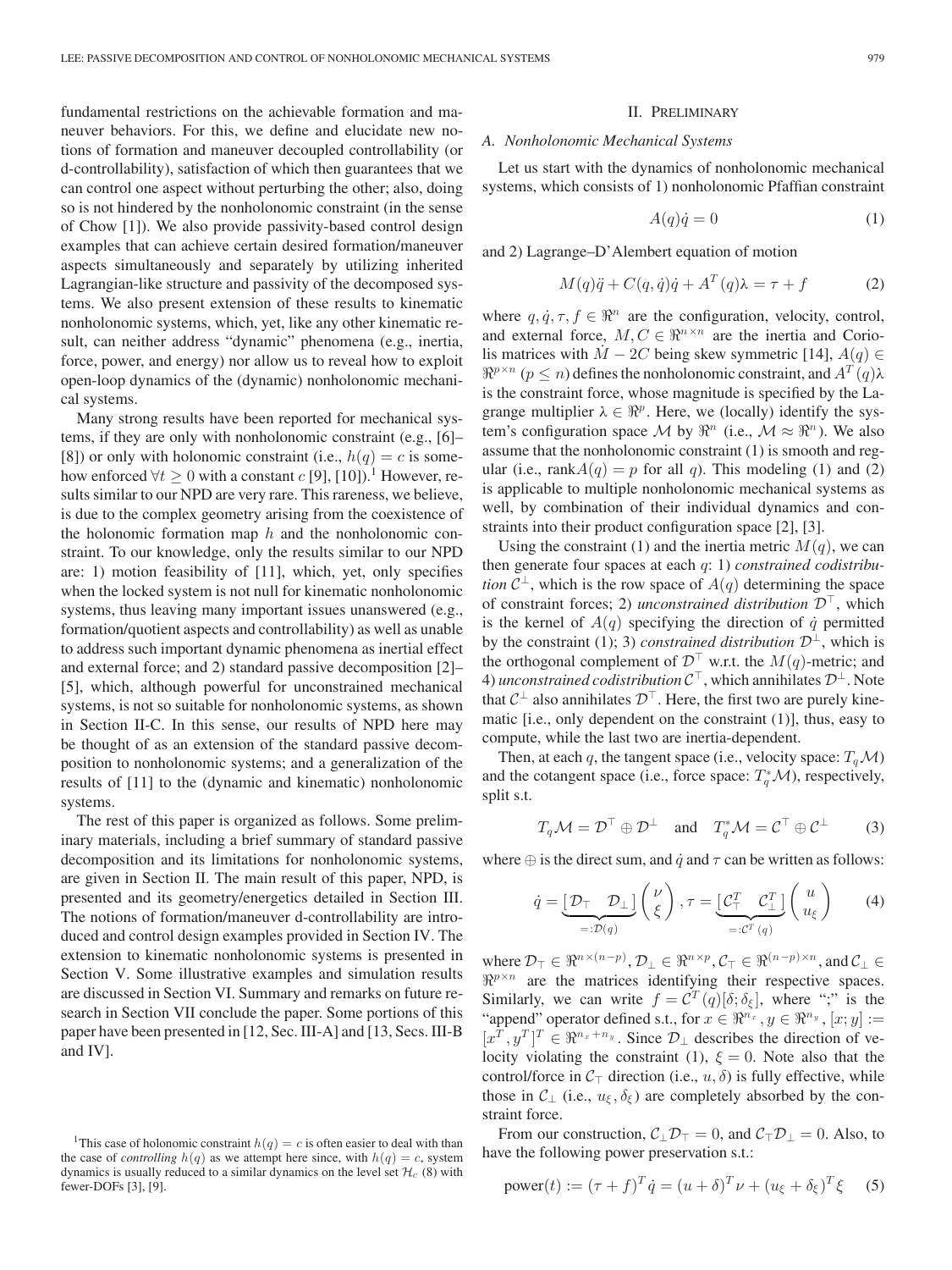we enforce  $C_{\top}D_{\top} = I$  and  $C_{\perp}D_{\perp} = I$ . This can be achieved by simply setting  $C = \mathcal{D}^{-1}$ . Here, since  $\xi = 0$ , the last term in (5) is zero. Using (1), (4), and the skew symmetricity of  $M - 2C$ , we can then show the (energetic) passivity of the (original and projected) nonholonomic mechanical system (1) and (2) with the power (5) as the supply rate and the kinetic energy  $\kappa(t) := \dot{q}^T M(q) \dot{q}/2$  as the storage function, s.t.

$$
\int_0^T (\tau + f)^T \dot{q} dt = \int_0^T (u + \delta)^T \nu dt = \kappa(T) - \kappa(0) \quad (6)
$$

for all 
$$
T \geq 0
$$
. See also [12].

## *B. Formation Map*

In this paper, we suppose that the motion coordination or formation requirements for (1) and (2) can be represented by the mapped point of a (holonomic) map

$$
h: \mathbb{R}^n \to \mathbb{R}^m, \quad m \le n \tag{7}
$$

which, for instance, may be the end-effector position of a redundance robot, if we are interested in keeping this position stationary (i.e.,  $h(q) = h_d$  for all  $t \ge 0$ ), while avoiding obstacles via the internal motion; or  $h(q) := [q_1 - q_2; q_2 - q_3] \in \mathbb{R}^6$ with  $q := [q_1; q_2; q_3] \in \mathbb{R}^9$  and  $q_i \in \mathbb{R}^3$  being the position of three point masses, if we are interested in achieving a certain formation shape among them with  $h(q) \rightarrow h_d$ , where for  $x, y \in \mathbb{R}^n$ ,  $x \to y$  implies  $||x - y|| \to 0$ , with  $|| \cdot ||$  being any vector norm. Following the latter application of  $h$ , we call this map *h formation map* and its range space  $\mathcal{N} \approx \mathbb{R}^m$  *formation manifold*.

We further assume that this formation map  $h$  is a smooth submersion (i.e., its Jacobian is full rank). Then, the level set of h, which is defined by

$$
\mathcal{H}_c := \{ q \in \mathbb{R}^n \middle| h(q) = c, c \in \mathbb{R}^m \}
$$
\n
$$
(8)
$$

constitutes a  $(n - m)$ -dimensional smooth submanifold in  $\mathbb{R}^n$ and the collection of them forms a foliation [15]. We may then think of the two motion aspects for the nonholonomic mechanical system (1) and (2): 1) *formation aspect*, i.e., how the mapped point  $h(q)$  moves on N (e.g., interagent formation shape); and 2) *maneuver aspect*, i.e., how the system's motion evolves on the level set  $\mathcal{H}_{h(q)}$  (e.g., overall team motion with the interagent formation shape fixed). See Fig. 1.

#### *C. Standard Passive Decomposition*

Here, we briefly review the standard passive decomposition and show its limitations for nonholonomic systems. For more details, see [2]–[5] and [16]. Let us start with the observation that, at each q, for the velocity  $\dot{q}$  to be parallel to the (current) level set  $\mathcal{H}_{h(q)}$ , it needs to satisfy

$$
\mathcal{L}_{\dot{q}}h = \frac{\partial h}{\partial q}\dot{q} = 0
$$

where  $\mathcal{L}_{\dot{q}} h$  is the Lie derivative of h along  $\dot{q}$ . In other words, the kernel of  $\partial h/\partial q \in \mathbb{R}^{m \times n}$  defines the distribution (i.e., subspace of velocity) parallel to  $\mathcal{H}_{h(q)}$ . Then, similar to Section II-A, using  $M(q)$ -metric, we can define the following four vector spaces: 1) *normal codistribution*  $\Omega^{\perp}$ , which is the row space



Fig. 1. Geometry of formation map h and level set  $\mathcal{H}_c$ .

of  $\partial h/\partial q$  representing the force directions normal to  $\mathcal{H}_{h(q)}$ ; 2) *parallel distribution*  $\Delta^{\top}$ , which is the kernel of  $\Omega^{\perp}$ , thus, is parallel to  $\mathcal{H}_{h(q)}$  and constitutes the velocity space of the maneuver aspect; 3) *normal distribution*  $\Delta^{\perp}$ , which is the orthogonal complement of  $\Delta_{\top}$  w.r.t. the  $M(q)$ -metric, whose image via h on N describes the evolution of the formation aspect  $h(q)$ ; and 4) *parallel codistribution*  $\Omega^{\top}$ , which annihilates  $\Delta^{\perp}$  and encodes the force directions to affect only the maneuver aspect along  $\mathcal{H}_{h(q)}$ . Again, the former two are purely kinematic (i.e., dependent only on h), while the latter two are inertia-dependent.

Then, similar to (3) and (4), we have, at each  $q$ 

$$
T_q \mathcal{M} = \Delta^{\top} \oplus \Delta^{\perp}, \quad T_q^* \mathcal{M} = \Omega^{\top} \oplus \Omega^{\perp}
$$
 (9)

and we can write  $\dot{q}$  and  $\tau$  by (similar also hold for f)

$$
\dot{q} = \underbrace{\left[\Delta_{\top} \Delta_{\bot}\right]}_{=: \Delta(q)} \begin{pmatrix} v_L \\ v_E \end{pmatrix}, \tau = \underbrace{\left[\Omega_{\top}^T \Omega_{\bot}^T\right]}_{=: \Omega^T(q)} \begin{pmatrix} \tau_L \\ \tau_E \end{pmatrix} \tag{10}
$$

where the matrices  $\Delta_{\top} \in \Re^{n \times (n-m)}$ ,  $\Delta_{\bot} \in \Re^{n \times m}$ ,  $\Omega_{\top} \in$  $\Re^{(n-m)\times n}$ , and  $\Omega_{\perp} \in \Re^{m \times n}$  identify their respective spaces. Similar to (4), we also enforce  $\Omega \Delta = I$  (e.g.,  $\Omega = \Delta^{-1}$ ).

Many choices are possible for these decomposition matrices. One particularly insightful choice is as follows; define  $\Delta_{\top}$  as *any*  $(n - m)$ -dimensional kernel space of  $\partial h / \partial q$ ; then, choose  $\Omega_{\perp} := \partial h / \partial q$ ,  $\Delta_{\perp} := M^{-1} \Omega_{\perp}^T (\Omega_{\perp} M^{-1} \Omega_{\perp}^T)^{-1}$ , and  $\Omega_{\top} := (\Delta_{\top}^T M \Delta_{\top})^{-1} \Delta_{\top}^T M$ . We can then show that: 1)  $\Delta_{\top}^{T} M \Delta_{\perp} = 0$  (i.e., orthogonal w.r.t. the  $M(q)$ -metric); 2)  $\Omega \Delta = I$  with power preservation/decomposition ( $\tau$  +  $f)^T \dot{q} = \tau_L^T v_L + \tau_E^T v_E$  similar to (5); and 3)  $dh/dt =$  $(\partial h/\partial q)\dot{q} = \Omega_{\perp}\Delta_{\perp}v_E = v_E$  (with  $\Omega\Delta = I$ ), i.e.,  $v_E$  explicitly describes the formation aspect  $h(q)$  on N. The results of this paper and their implementation do not depend on this (or any) specific choice for (10). Since (10) is used only for analysis without being implemented, *any* choice can then be assumed for (10).

Using  $\Delta_{\perp}^T M \Delta_{\perp} = 0$ , we can then decompose the original dynamics (2) into: with argument omitted for brevity

$$
M_L \dot{v}_L + C_L v_L + C_{LE} v_E + \Delta_\top^T A^T \lambda = \tau_L + f_L \quad (11)
$$
  

$$
M_E \dot{v}_E + C_E v_E + C_{EL} v_L + \Delta_\bot^T A^T \lambda = \tau_E + f_E \quad (12)
$$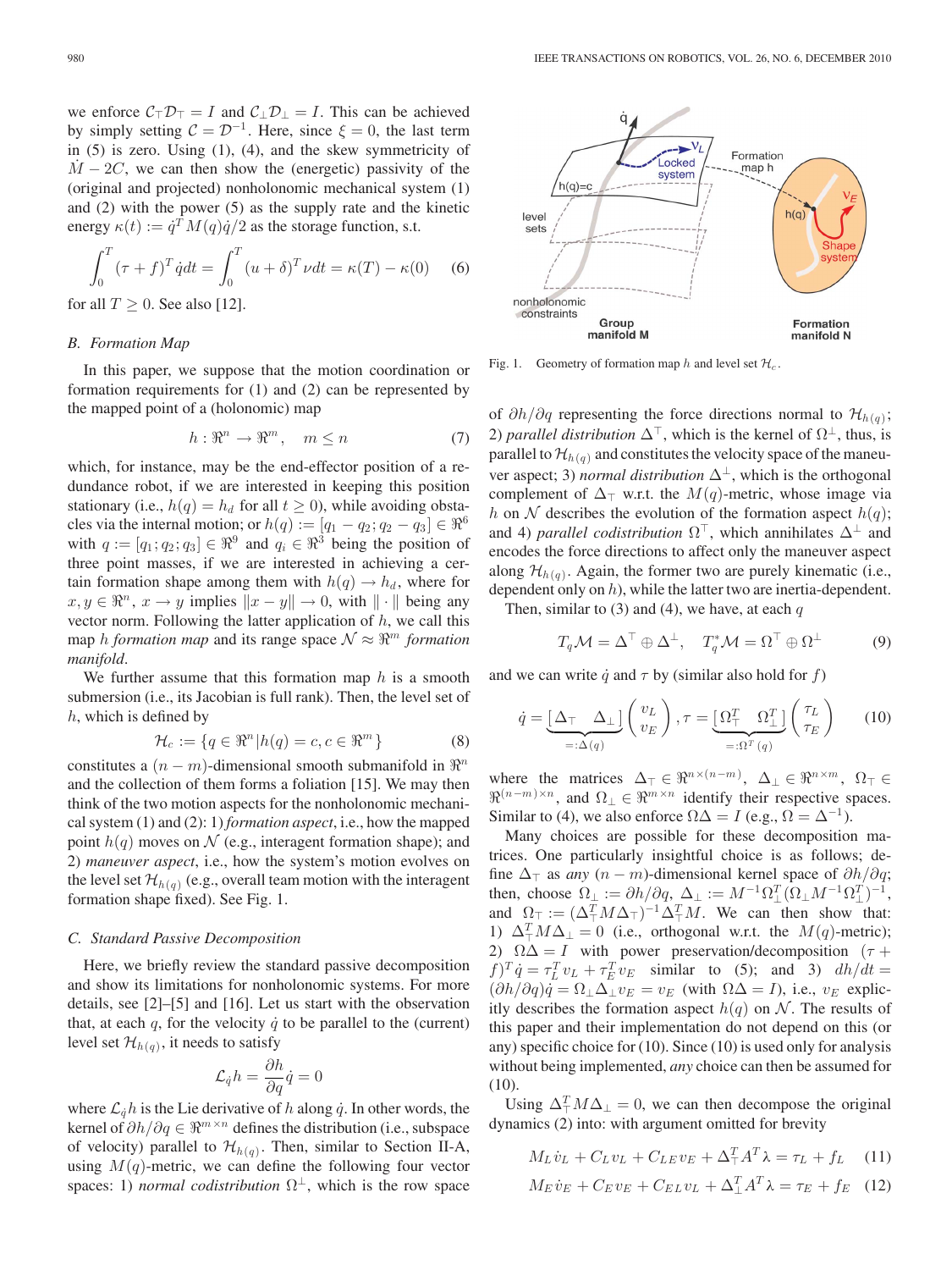where  $M_L = \Delta_{\top}^T M \Delta_{\top}$ ,  $M_E = \Delta_{\bot}^T M \Delta_{\bot}$ , and

$$
\begin{bmatrix} C_L & C_{LE} \\ C_{EL} & C_E \end{bmatrix} := \Delta^T \left[ M\dot{\Delta} + C\Delta \right].\tag{13}
$$

Note that the first dynamics (11) is the projection of the original dynamics (2) onto  $\Delta^{\dagger}$  (i.e., maneuver aspect), while the second (12) onto  $\Delta^{\perp}$  (i.e., formation aspect). We call the dynamics of  $v_E$ in (12) *shape system*, which specifies the formation aspect, i.e., the change of  $h(q)$  on  $\mathcal N$  (e.g., with  $v_E = dh/dt$ ), while the dynamics of  $v<sub>L</sub>$  in (11) *locked system*, which describes the maneuver aspect, i.e., the system's motion within a single level set with the formation aspect  $h(q)$  being locked. Here, due to the orthogonality of  $\Delta^{\top}$  and  $\Delta^{\perp}$  w.r.t. the  $M(q)$ -metric, there is no (usually noncancelable) acceleration coupling between the locked and shape systems. The following Proposition 1 summarizes properties of the standard passive decomposition, for whose proof we refer readers to [3], [4], [16], or the (similar) proof of Theorem 1.

*Proposition 1:* Consider the decomposed dynamics (11) and (12). Then, we have the following.

- 1)  $M_L$  and  $M_E$  are symmetric and positive definite.
- 2)  $M_L 2C_L$  and  $M_E 2C_E$  are skew symmetric.
- 3)  $C_{LE} = -C_{EL}^{T}$ .
- 4) Kinetic energy and power are decomposed s.t.

$$
\kappa(t) = \kappa_L(t) + \kappa_E(t), \quad \tau^T \dot{q} = \tau_L^T v_L + \tau_E^T v_E
$$

where  $\kappa_L = v_L^T M_L v_L / 2$ , and  $\kappa_E = v_E^T M_E v_E / 2$ .

Thus, if there is no constraint (i.e.,  $A(q)=0$ ) and the control  $\tau$  can be assigned arbitrarily (i.e., fully actuated), we can achieve the formation-maneuver decoupling by simply canceling out  $C_{LE} v_E$  and  $C_{EL} v_L$  and drive the formation/maneuver aspects simultaneously and separately by controlling the (decoupled) locked and shape systems individually, for which their Lagrangian-like structure and passivity are instrumental (e.g., passivity-based control).

Unfortunately, a direct application of this standard passive decomposition to the nonholonomic system (1) and (2) seems not so promising, as shown by the presence of  $\Delta_\top^T A^T\lambda$ ,  $\Delta_\bot^T A^T\lambda$ in (11) and (12). In addition to possibly make the control design/analysis complicated, these constraint terms may impose a fundamental restriction on the formation-maneuver decoupling. This is because they may create *noncancelable* energy coupling between the locked and shape systems via the constraint. To better see this, observe the following; from (11) and (12) with Proposition 1, we have

$$
\frac{d\kappa_L}{dt} = -v_L^T C_{LE} v_E - v_L^T \Delta_\top^T A^T \lambda + (\tau_L + f_L)^T v_L
$$
\n
$$
\frac{d\kappa_E}{dt} = -v_E^T C_{EL} v_L - v_E^T \Delta_\bot^T A^T \lambda + (\tau_E + f_E)^T v_E \tag{14}
$$

where, from item 3 of Proposition 1, (1), and (10)

$$
v_L^T C_{LE} v_E + v_E^T C_{EL} v_L = v_L^T [C_{LE} + C_{EL}^T] v_E = 0
$$
  

$$
v_L^T \Delta_\top^T A^T \lambda + v_E^T \Delta_\perp^T A^T \lambda = \lambda^T A \dot{q} = 0.
$$
 (15)

This shows that both the inertia-induced coupling (i.e.,  $C_{LE} v_E$  and  $C_{EL} v_L$ ) and the constraint-induced coupling



Fig. 2. Energetics of NPD with strong decomposability or with weak decomposability and  $\nu_c = 0$ .

(i.e.,  $\Delta_{\top}^T A^T \lambda$  and  $\Delta_{\bot}^T A^T \lambda$ ) define conservative locked-shape energy coupling. Yet, although the former is cancelable [i.e., design  $(\tau_L, \tau_E) = (C_{LE} v_E, C_{EL} v_E)$ , convert it to  $\tau$  by (10), and project it on  $C^{\top}$  by (4)], the latter is not. Here,  $v_L^T \Delta_\top^T A^T \lambda$  and  $v_E^T \Delta_\bot^T A^T \lambda$  are, in general, not individually zero (i.e., weak decomposability—Section III-B). As long as there is such noncancelable locked-shape energy coupling, there will be no hope for the formation-maneuver decoupling and their separate control.

In the next section, we extend this standard passive decomposition to the nonholonomic mechanical system (1) and (2) so that we can still decouple its formation and maneuver aspects from each other and control them simultaneously and separately to the extent permissible by the nonholonomic constraint (1) and the formation map  $h$ .

## III. NONHOLONOMIC PASSIVE DECOMPOSITION

# *A. Nonholonomic Passive Decomposition With Strong Decomposability*

Let us start with the definition of strong decomposability [12], with which the nonholonomic mechanical system (1) and (2) still admits locked-shape decomposition similar to the unconstrained case of standard passive decomposition.

*Definition 1:* We say that the nonholonomic mechanical system  $(1)$  and  $(2)$  under the formation map  $h(7)$  possesses strong decomposability if

$$
\mathcal{D}^{\top} = (\mathcal{D}^{\top} \cap \Delta^{\top}) \oplus (\mathcal{D}^{\top} \cap \Delta^{\perp}) \quad \forall q \in \mathcal{M}.
$$
 (16)

See item 3 of Lemma 1 for some sufficient conditions for this strong decomposability. This strong decomposability also implies the split of the dual-space  $C^{\top}$  s.t.

$$
\mathcal{C}^{\top} = (\mathcal{C}^{\top} \cap \Omega^{\top}) \oplus (\mathcal{C}^{\top} \cap \Omega^{\perp}) \quad \forall q \in \mathcal{M}.
$$

Then, we can write  $\dot{q}$  and  $\tau$  s.t.

$$
\dot{q} = \underbrace{\left[\mathcal{D}_{\top} \cap \Delta_{\top} \mathcal{D}_{\top} \cap \Delta_{\bot}\right]}_{=: \mathcal{V}(q)} \begin{pmatrix} \nu_L \\ \nu_E \end{pmatrix}
$$
\n
$$
\tau = \underbrace{\left[\left(\mathcal{C}_{\top} \cap \Omega_{\top}\right)^T \left(\mathcal{C}_{\top} \cap \Omega_{\bot}\right)^T\right]}_{=: \mathcal{W}^T(q)} \begin{pmatrix} u_L \\ u_E \end{pmatrix} \tag{17}
$$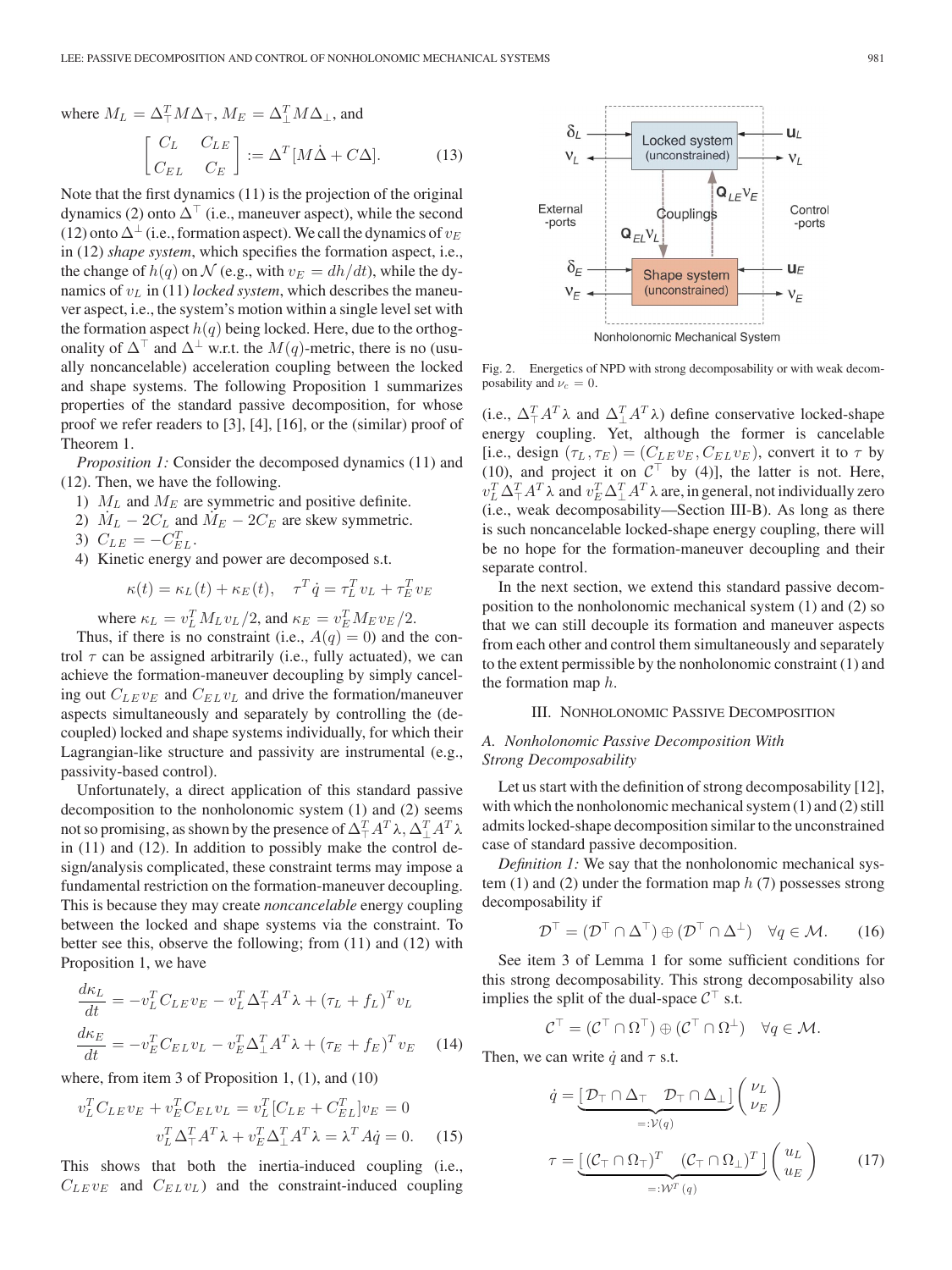where, similar to (10), each block of  $V(q)$ ,  $W(q)$  identifies its corresponding vector space. To preserve the mechanical power (i.e.,  $\tau^T \dot{q} = u_L^T \nu_L + u_E^T \nu_E$ ), we also enforce  $\mathcal{W}(q) \mathcal{V}(q) = I$ , which can be achieved by scaling/permutating  $W(q)$ ,  $V(q)$ .

By applying (17), we can then decompose the original Lagrange–D'Alembert dynamics (2) into

$$
D_L(q)\dot{\nu}_L + Q_L(q,\dot{q})\nu_L + Q_{LE}(q,\dot{q})\nu_E = u_L + \delta_L \qquad (18)
$$

$$
D_E(q)\dot{\nu}_E + Q_E(q, \dot{q})\nu_E + Q_{EL}(q, \dot{q})\nu_L = u_E + \delta_E \quad (19)
$$

where  $f =: \mathcal{W}^T(q)[\delta_L; \delta_E]$ , diag $[D_L, D_E] := \mathcal{V}^T M \mathcal{V}$  (from the orthogonality of  $\mathcal{D}^{\top} \cap \Delta^{\top}$  and  $\mathcal{D}^{\top} \cap \Delta^{\perp}$  w.r.t. the  $M(q)$ metric), and

$$
\begin{bmatrix} Q_L & Q_{LE} \\ Q_{EL} & Q_E \end{bmatrix} := \mathcal{V}^T \left[ M \dot{\mathcal{V}} + C \mathcal{V} \right].
$$
 (20)

Here, the dynamics of  $\nu_L$  in (18) is the *unconstrained* locked system, since it is the locked dynamics of  $v_L$  further projected to the unconstrained  $\mathcal{D}^{\top}$ . Similarly, the dynamics of  $\nu_E$  in (19) is the *unconstrained* shape system.

*Theorem 1:* Consider the nonholonomic mechanical system (1) and (2) with the formation map  $h(7)$  and the strong decomposability (16). Then, we can decompose its Lagrange– D'Alembert dynamics (2) into (18) and (19), where we have the following.

- 1)  $D<sub>L</sub>$  and  $D<sub>E</sub>$  are symmetric and positive definite.
- 2)  $D_L 2Q_L$  and  $D_E 2Q_E$  are skew symmetric.
- 3)  $Q_{LE} = -Q_{EL}^T$ .
- 4) Kinetic energy and power are decomposed s.t.

$$
\kappa(t) = \kappa_L(t) + \kappa_E(t), \quad \tau^T \dot{q} = u_L^T \nu_L + u_E^T \nu_E
$$

where  $\kappa_L(t) = \nu_L^T D_L \nu_L/2$ , and  $\kappa_E(t) = \nu_E^T D_E \nu_E/2$ .

*Proof:* Here, we prove only parts of items 2–4, since the rests are either easy to prove or straightforward to deduce. First, observe that, from (20)

$$
\begin{aligned}\n\begin{bmatrix}\n\dot{D}_L - 2Q_L & -2Q_{LE} \\
-2Q_{EL} & \dot{D}_E - 2Q_E\n\end{bmatrix} \\
= \frac{d[\mathcal{V}^T M \mathcal{V}]}{dt} - 2\mathcal{V}^T [M \dot{\mathcal{V}} + C \mathcal{V}] \\
= \mathcal{V}^T [\dot{M} - 2C] \mathcal{V} + \dot{\mathcal{V}}^T M \mathcal{V} - \mathcal{V}^T M \dot{\mathcal{V}}\n\end{bmatrix}\n\end{aligned}
$$

which is skew symmetric. This proves items 2–3. Kinetic energy and power decompositions can also be proved by using  $\dot{q}$  in (17) for  $\kappa(t) = \dot{q}^T M \dot{q}/2$  and (17) with  $WV = I$ .

Therefore, with the strong decomposability (16), similar to the unconstrained case of standard passive decomposition in Section II-C, the nonholonomic mechanical system  $(1)$  and  $(2)$ can still be decomposed into: 1) (unconstrained) shape system of  $\nu_E$ , describing the formation aspect; 2) (unconstrained) locked system of  $\nu_L$ , representing the maneuver aspect; and 3) inertia-induced coupling  $Q_{LE} \nu_E$ ,  $Q_{EL} \nu_L$  between them, which are functions of (usually accessible)  $q$ ,  $\dot{q}$  and energetically conservative (i.e.,  $\nu_L^T Q_{LE} \nu_E + \nu_E^T Q_{EL} \nu_L = 0$  from item 3 of Theorem 1). Using (18) and (19) with Theorem 1, we can also



Fig. 3. Example of  $\mathcal{D}^{\top} \neq (\mathcal{D}^{\top} \cap \Delta^{\top}) \oplus (\mathcal{D}^{\top} \cap \Delta^{\perp})$ . In this case,  $\mathcal{D}^{\top} =$  $(\overline{\mathcal{D}}^{\top} \cap \Delta^{\top}) \oplus \overline{\mathcal{D}}^c$  with  $\overline{\mathcal{D}}^{\top} \cap \Delta^{\perp} = \emptyset$ .

show that

$$
\frac{d\kappa_L}{dt} = -\nu_L^T Q_{LE}\nu_E + (u_L + \delta_L)^T \nu_L
$$
\n
$$
\frac{d\kappa_E}{dt} = -\nu_E^T Q_{EL}\nu_L + (u_E + \delta_E)^T \nu_E
$$
\n(21)

revealing the energetic structure of (18) and (19), as shown in Fig. 2, similar to that of standard passive decomposition [3].

Canceling out  $Q_{LE} \nu_E, Q_{EL} \nu_L$  and controlling the (decoupled) locked/shape systems in (18) and (19), we can then achieve formation-maneuver decoupling and their separate/simultaneous control, even for the nonholonomic mechanical system (1) and (2). The locked and shape systems' inherited Lagrangian-like structure and passivity in (18) and (19) can also be utilized for this (e.g., passivity-based control). Note that  $M(q)$ -orthogonality is again crucial here, since, if not, the locked and shape systems in (18) and (19) will be coupled via acceleration channels, which are usually not cancelable in practice.

At this point, the following question may arise: What happened to the noncancelable locked-shape energy coupling via the constraint in (14)? It turns out that such constraint-induced locked-shape coupling disappears under the strong decomposability (16). This can be shown, s.t., by equating (10) and (17) with  $A \in \mathcal{C}^{\perp}$ 

$$
v_L^T \Delta_\top^T A^T = \nu_L^T (\mathcal{D}_\top \cap \Delta_\top)^T A^T = 0
$$
  

$$
v_E^T \Delta_\perp^T A^T = \nu_E^T (\mathcal{D}_\top \cap \Delta_\perp)^T A^T = 0
$$
 (22)

i.e.,  $v_L^T \Delta_\top^T A^T \lambda = 0$  and  $v_E^T \Delta_\perp^T A^T \lambda = 0$  individually in (14), implies no locked-shape energy coupling via the constraint. This, however, does not hold for the more general case of weak decomposability, as discussed in the following.

## *B. Nonholonomic Passive Decomposition With Weak Decomposability*

Although it is very tempting to believe so from (3) and (9), the strong decomposability (16) is not always granted. This is because some of the directions of  $\Delta^{\top}$  or  $\Delta^{\perp}$  can be cut off by the ∩-operation (with  $\mathcal{D}^{\top}$ ); thus, with those directions missing,  $\mathcal{D}^{\top} \cap \Delta^{\top}$  and  $\mathcal{D}^{\top} \cap \Delta^{\perp}$  cannot span the whole  $\mathcal{D}^{\top}$ -space (see Fig. 3). Let us denote this (missing) quotient space in  $\mathcal{D}^{\top}$  by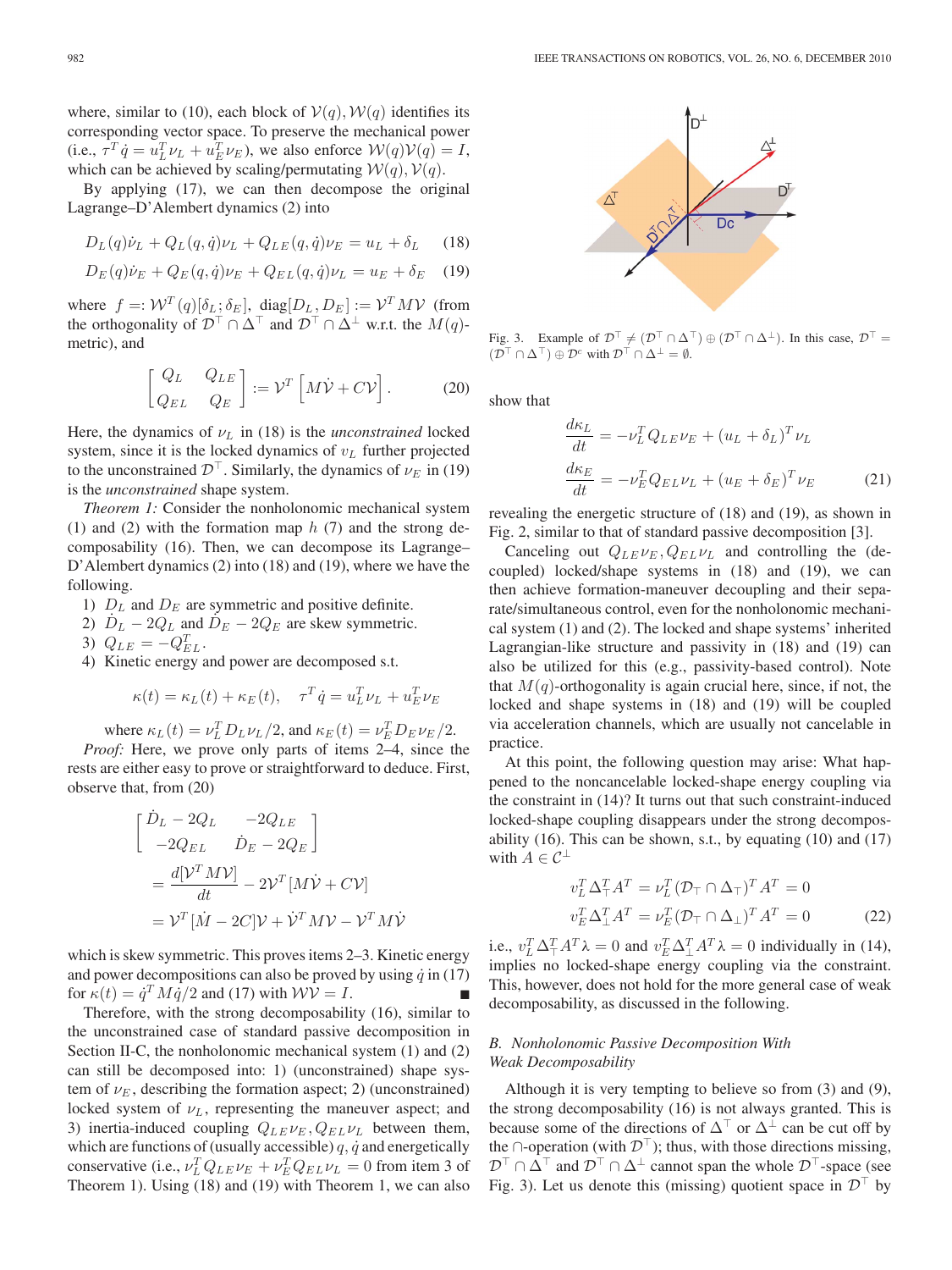$\mathcal{D}^c$ , which is orthogonal to  $\mathcal{D}^\top \cap \Delta^\top$  and  $\mathcal{D}^\top \cap \Delta^\perp$  w.r.t. the  $M(q)$ -metric. Then, we can write

$$
\mathcal{D}^{\top} = \text{span}\{\alpha_1, \dots, \alpha_s, \gamma_1, \dots, \gamma_l, \beta_1, \dots, \beta_r\} \tag{23}
$$

where  $\alpha_i$ ,  $\beta_i$ , and  $\gamma_i$  are, respectively, the basis of  $\mathcal{D}^\top \cap \Delta^\top$ ,  $\mathcal{D}^{\top} \cap \Delta^{\perp}$ , and  $\mathcal{D}^{c}$  at q. Here, from our construction,  $\gamma_i \in \mathcal{D}^{\top}$ , yet

$$
\gamma_i \notin \text{span}\{\alpha_1, \dots, \alpha_s, \beta_1, \dots, \beta_r\} \tag{24}
$$

and, since  $\gamma_i \notin \mathcal{D}^\top \cap \Delta^\top$  and  $\gamma_i \notin \mathcal{D}^\top \cap \Delta^\perp$ , we can write  $\gamma_i = \gamma_i^\top + \gamma_i^\perp$ , where  $\gamma_i^\top \in \Delta^\top$  and  $\gamma_i^\perp \in \Delta^\perp$ . The following Lemma 1 summarizes some key properties of  $\gamma_i$ .

*Lemma 1:* Consider  $\gamma_i = \gamma_i^\top + \gamma_i^\perp$  in (23) with  $\gamma_i^\top \in \Delta^\top$  and  $\gamma_i^{\perp} \in \Delta^{\perp}$ . Then, we have the following.

- 1) If  $\gamma_i \neq 0$ ,  $\gamma_i^{\top} \neq 0$  and  $\gamma_i^{\perp} \neq 0$ .
- 2) If  $\gamma_i \neq 0$ ,  $\gamma_i^{\top} \notin \mathcal{D}^{\top}$  and  $\gamma_i^{\bot} \notin \mathcal{D}^{\top}$ .
- 3) If  $\Delta^{\top} \subset \mathcal{D}^{\top}$  or  $\Delta^{\perp} \subset \mathcal{D}^{\top}$ ,  $\gamma_i = 0$ .

*Proof:* For the first item, suppose  $\gamma_i \neq 0$ , but  $\gamma_i^{\top} = 0$ . Then,  $\gamma_i = \gamma_i^{\perp} \in \mathcal{D}^\top \cap \Delta^{\perp}$ , contradictory to (24). Impossibility of  $\gamma_i \neq 0$ , but  $\gamma_i^{\perp} = 0$  can be shown similarly. For the second item, suppose  $\gamma_i^\top \in \mathcal{D}^\top$  (or  $\gamma_i^\perp \in \mathcal{D}^\top$ , respectively). Then,  $\gamma_i^\perp \in \mathcal{D}^\top$ (or  $\gamma_i^{\top} \in \mathcal{D}^{\top}$ , respectively), since  $\gamma_i \in \mathcal{D}^{\top}$ . This then implies  $\gamma_i^\top\in \mathcal{D}^\top\cap\Delta^\top$  and  $\gamma_i^\bot\in \mathcal{D}^\top\cap\Delta^\bot,$  contradicting (24). For the last item, suppose  $\Delta^{\top} \subset \mathcal{D}^{\top}$ . Then, we have  $\gamma_i^{\top} \in \Delta^{\top} \subset \mathcal{D}^{\top}$ , which is possible only with  $\gamma_i = 0$  (item 2). The same argument also holds for  $\Delta^{\perp} \subset \mathcal{D}^{\top}$ .

We can then see from item 1 of Lemma 1 that any motion in  $\mathcal{D}^c$  will simultaneously incur the motion both in  $\Delta^{\top}$ (i.e., maneuver aspect) and  $\Delta^{\perp}$  (i.e., formation aspect). For the maneuver-formation decoupling, thus, we need to regulate any motion in  $\mathcal{D}_c$ . For the strong decomposability (16), this  $\mathcal{D}^c$  is an empty set. Yet, for usual nonholonomic mechanical systems (1) and (2) with a practically useful formation map  $h(7)$ ,  $\mathcal{D}^c$  is typically nonempty. To describe this more general case, we now introduce the definition of weak decomposability.

*Definition 2:* We say that the nonholonomic mechanical system  $(1)$  and  $(2)$  under the formation map  $h(7)$  possesses weak decomposability if

$$
\mathcal{D}^{\top} = (\mathcal{D}^{\top} \cap \Delta^{\top}) \oplus (\mathcal{D}^{\top} \cap \Delta^{\perp}) \oplus \mathcal{D}^{c} \quad \forall q \in \mathcal{M} \qquad (25)
$$

where  $\mathcal{D}^c \subset \mathcal{D}^{\top}$  is  $M(q)$ -orthogonal to  $\mathcal{D}^{\top} \cap \Delta^{\top}$  and  $\mathcal{D}^{\top} \cap \Delta^{\perp}$ and contained neither in  $\Delta^{\top}$  nor in  $\Delta^{\perp}$ .

Then, similar to (17), we can write

$$
\dot{q} = \underbrace{\begin{bmatrix} \mathcal{D}_{\top} \cap \Delta_{\top} & \mathcal{D}_{c} & \mathcal{D}_{\top} \cap \Delta_{\perp} \end{bmatrix}}_{=: \mathcal{V}_c(q)} \begin{pmatrix} \nu_L \\ \nu_c \\ \nu_E \end{pmatrix}
$$
\n
$$
\tau = \underbrace{\begin{bmatrix} (\mathcal{C}_{\top} \cap \Omega_{\top})^T & C_c^T & (\mathcal{C}_{\top} \cap \Omega_{\perp})^T \end{bmatrix}}_{=: \mathcal{W}_c^T(q)} \begin{pmatrix} u_L \\ u_c \\ u_E \end{pmatrix} \quad (26)
$$

where each block of  $V_c(q)$ ,  $W(q)$  identifies its corresponding space. We also set  $W_c(q)$  and  $V_c(q)$  s.t.  $W_c(q)V_c(q) = I$ . Applying (17), we can also decompose the Lagrange–D'Alembert dynamics (2) s.t.

$$
\begin{bmatrix}\nD_L & 0 & 0 \\
0 & D_c & 0 \\
0 & 0 & D_E\n\end{bmatrix}\n\begin{pmatrix}\n\dot{\nu}_L \\
\dot{\nu}_c \\
\dot{\nu}_E\n\end{pmatrix}\n+\n\begin{bmatrix}\nQ_L & Q_{Lc} & Q_{LE} \\
Q_{cL} & Q_c & Q_{cE} \\
Q_{EL} & Q_{Ec} & Q_E\n\end{bmatrix}\n\begin{pmatrix}\n\nu_L \\
\nu_c \\
\nu_E\n\end{pmatrix}\n=\n\begin{pmatrix}\nu_L \\
u_c \\
u_E\n\end{pmatrix}\n+\n\begin{pmatrix}\n\delta_L \\
\delta_c \\
\delta_E\n\end{pmatrix}
$$
(27)

where, similar to (18) and (19), diag $[D_L, D_c, D_E] := \mathcal{V}_c^T M \mathcal{V}_c$ ,  $f =: \mathcal{W}_c^T(q)[\delta_L; \delta_c; \delta_E]$ , and

$$
\begin{bmatrix} Q_L & Q_{Lc} & Q_{LE} \\ Q_{cL} & Q_c & Q_{cE} \\ Q_{EL} & Q_{Ec} & Q_E \end{bmatrix} := \mathcal{V}_c^T [M\dot{\mathcal{V}}_c + C\mathcal{V}_c].
$$
 (28)

The following Theorem 2 can be proved similar to Theorem 1.

*Theorem 2:* Consider the nonholonomic mechanical system (1) and (2) with the formation map  $h(7)$  and the weak decomposability (25). Then, we can decompose its Lagrange–D'Alembert dynamics (2) into (27), where we have the following.

- 1)  $D_L$ ,  $D_c$ , and  $D_E$  are symmetric and positive definite.
- 2)  $\dot{D}_L 2Q_L$ ,  $\dot{D}_E 2Q_E$ , and  $\dot{D}_c 2Q_c$  are skew symmetric.
- 3)  $Q_{\alpha\beta} = -Q_{\beta\alpha}^T, \alpha, \beta \in \{L, c, E\}.$
- 4) Kinetic energy and power are decomposed s.t.

$$
\kappa(t) = \frac{1}{2} \nu_L^T D_L \nu_L + \frac{1}{2} \nu_c^T D_c \nu_c + \frac{1}{2} \nu_E^T D_E \nu_E
$$
  

$$
\tau^T \dot{q} = u_L^T \nu_L + u_c^T \nu_c + u_E^T \nu_E.
$$

Thus, with the weak decomposability (25), the nonholonomic mechanical system (1) and (2) can be decomposed into: 1) shape system of  $\nu_E$  in  $\mathcal{D}^\top \cap \Delta^{\perp}$ , specifying the formation aspect; 2) locked system of  $\nu_L$  in  $\mathcal{D}^\top \cap \Delta^\top$ , describing the maneuver aspect; 3) quotient system of  $\nu_c$  in  $\mathcal{D}_c$ , whose motion simultaneously perturbing the formation/maneuver aspects; and 4) energetically conservative inertia-induced coupling  $Q_{\alpha\beta}\nu_{\beta}$ among these three systems. Then, canceling out the coupling  $Q_{\alpha\beta}\nu_{\beta}$ , regulating the quotient system s.t.  $\nu_c = 0$ , and controlling the (decoupled) locked and shape systems individually, we can achieve the formation-maneuver decoupling and their separate control, even with the weak decomposability (25). The inherited Lagrangian-like structure and passivity of the locked, shape, and quotient systems can again facilitate their control design/analysis (e.g., passivity-based control of Section IV).

Note that regulating the quotient system (i.e.,  $\nu_c = 0$ ) is crucial for the maneuver-formation decoupling, since any nonzero  $\nu_c$  will perturb both the maneuver and formation aspects simultaneously (item 1 of Lemma 1). From the fact that  $\mathcal{D}^c \subset \mathcal{D}^{\perp}$ and the dynamics decomposition (27), we can also see that 1) any quotient control  $u_c$  in (27) will be fully effective without being restricted by the nonholonomic constraint (1); and 2) any locked/shape controls  $u_L, u_F$  will not perturb the (decoupled) quotient system. Of course, having to dedicate some control directions (i.e., along  $\mathcal{C}^c$ ) solely for the quotient system regulation would likely negatively affect the system's (formation/maneuver) controllability (see Section IV).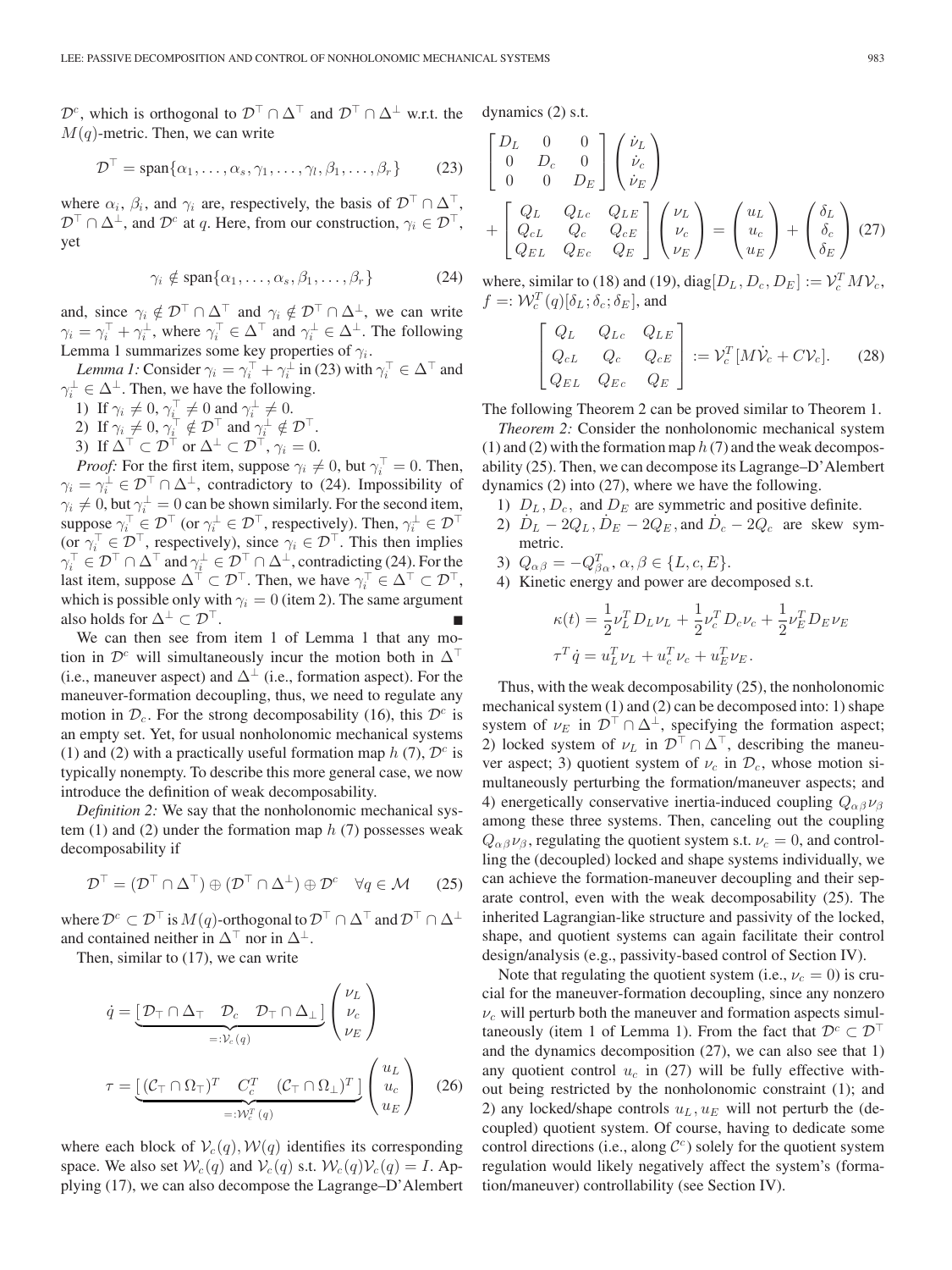The (perturbing) role of the quotient system can also be understood by observing the following energetics. From item 1 of Lemma 1, we can write

$$
\mathcal{D}_c \nu_c = \Delta^c_\top \nu_c + \Delta^c_\bot \nu_c \tag{29}
$$

where  $\mathcal{D}_c$ ,  $\Delta_{\top}^c$  and  $\Delta_{\perp}^c$  are, respectively, associated with  $\gamma_i$ ,  $\gamma_i^{\top}$ , and  $\gamma_i^{\perp}$ . Then, similar to (15), we have

$$
\lambda^T A(q) \mathcal{D}_c \nu_c = \lambda^T A(q) \Delta_\top^c \nu_c + \lambda^T A(q) \Delta_\perp^c \nu_c = 0
$$

where, in general,  $\lambda^T A(q) \Delta^c_{\top} \nu_c \neq 0$ , and  $\lambda^T A(q) \Delta^c_{\perp} \nu_c \neq 0$ , since neither  $\Delta_{\perp}^c$  nor  $\Delta_{\perp}^c$  is contained in  $\mathcal{D}^{\top}$  (item 2 of Lemma 1). This shows that: 1) in contrast with the strong decomposability case (22), through  $\lambda^T A(q) \Delta^c_\tau \nu_c$  and  $\lambda^T A(q) \Delta^c_\perp \nu_c$ , we have *noncancelable* locked-shape energy coupling via the nonholonomic constraint (15) and the quotient system serves as its conduit; and 2) if we enforce  $\nu_c = 0$ , the quotient system vanishes, the noncancelable energy coupling through it ceases to flow, and the nonholonomic mechanical system will reduce to the energetic structure of Fig. 2.

Note that the results of Section III—strong/weak decomposabilities (16), (25), and their corresponding NPDs (18), (19), (27)—still hold whether we have full control in  $C<sup>T</sup>$  or not, although such full control in  $C^{\top}$  can expedite/simplify control design and analysis, as shown in Section IV.

## IV. CONTROLLABILITY AND CONTROL DESIGN

Our discussion on the controllability and control design in this section is based on the assumption that we have full control in  $\mathcal{C}^\top$  for (3), or equivalently,  $u \in \mathbb{R}^{n-p}$  in (4) can be arbitrarily assigned. This means that we rule out the control underactuation in  $C^{\top}$ , which we leave for future research.

As shown in Section III, applying NPD, canceling out inertiainduced coupling, regulating the quotient system, and individually controlling (decoupled) locked and shape systems, we can drive the formation and maneuver aspects simultaneously and separately. Yet, possible maneuver and formation behaviors may still be fundamentally limited by the nonholonomic constraint (1). The question of immediate interest would then be the following: Is it possible to drive the maneuver (or formation, respectively) aspect without being hindered by the nonholonomic constraint (1), while leaving the formation (or maneuver, respectively) aspect intact? For this, we first define the following maneuver decoupled controllability (or d-controllability).

*Definition 3:* We say that the nonholonomic mechanical system (1) and (2) with the formation map  $h(7)$  is maneuver d-controllable if

$$
\overline{\text{span}}\{\mathcal{D}^{\top} \cap \Delta^{\top}\} = \Delta^{\top} \quad \forall q \in \mathcal{M} \tag{30}
$$

where  $\overline{span}\{\star\}$  denotes the involute closure of  $\star$  [8].

This maneuver d-controllability implies that, by moving only along  $\mathcal{D}^{\top} \cap \Delta^{\top}$ , the (unconstrained) locked system can reach any point on the level set  $\mathcal{H}_{h(q)}$  (i.e., motion is maximal on  $\mathcal{H}_{h(q)}$ ) without perturbing the formation aspect  $h(q)$ , even in the presence of the nonholonomic constraint (1). This definition, although seemingly kinematic, is indeed applicable here, since the locked system is kinematically reducible/controllable with

full control in  $C^{\top} \cap \Omega^{\top}$  [17], [18]. It also generalizes the (kinematic) motion feasibility condition [11] (i.e.,  $\mathcal{D}^{\top} \cap \Delta^{\top} \neq \emptyset$ ) to the (dynamic) nonholonomic system (2) (as well as to the kinematic system in Section V). The dual notion of (30) is then defined as follows.

*Definition 4:* We say that the nonholonomic mechanical system (1) and (2) under the formation map  $h(7)$  is formation d-controllable if

$$
\overline{\text{span}}\left\{\frac{\partial h}{\partial q}(\mathcal{D}^{\top} \cap \Delta^{\perp})\right\} = T_{h(q)}\mathcal{N} \quad \forall q \in \mathcal{M} \quad (31)
$$

where  $\partial h/\partial q$  acts as push forward from  $T_q\mathcal{M}$  to  $T_{h(q)}\mathcal{N}$  [15].

This formation d-controllability (31) implies that, by moving the shape system only along  $\mathcal{D}^{\top} \cap \Delta^{\perp}$ , we can achieve *any* formation aspect  $h(q)$  on the formation manifold N, without perturbing the maneuver aspect (i.e., locked system), even in the presence of the nonholonomic constraint (1). Because of the same reason as earlier, this seemingly kinematic definition is applicable here for the (dynamic) shape system.

If the system is formation and maneuver d-controllable (30) and (31), we can then not only control its formation and maneuver aspects individually and separately but can also achieve any desired formation/maneuver aspects (on  $\mathcal{N}/\mathcal{H}_{h(q)}$ ) without being restricted by the nonholonomic constraint (1) in the sense of Chow [1]. This also holds whether the system is strong or weak decomposable, although, for the weak decomposable case, loss of control directions in  $\mathcal{C}^c$  (for quotient system regulation) would likely impair the system's d-controllabilities.

Assuming both the maneuver and formation aspects be dcontrollable, we now design passivity-based control laws to achieve 1)  $h(q) \rightarrow h_d \in \mathcal{N}$ , where  $h_d$  represents a certain desired (constant) formation aspect; and 2)  $\nu_L(t) \rightarrow \nu_L^d(t)$ , where  $\nu_L^d(t)$  is the (smooth/bounded) velocity profile, encoding a certain desired maneuver behavior on the level set  $\mathcal{H}_{h_d}$ . The formation d-controllability then implies that we can choose  $h_d$  to be any point on the formation manifold  $N$ , whereas the maneuver d-controllability that  $\nu_L^d(t)$  can be defined to reach any point on  $\mathcal{H}_{h_d}$  .

First, for the case of strong decomposability, we design the control  $u_L$ ,  $u_E$  in (18) and (19) s.t.

$$
u_L = Q_{LE}\nu_E + D_L\dot{\nu}_L^d + Q_L\nu_L^d - B_L(\nu_L - \nu_L^d) - \delta_L
$$
  

$$
u_E = Q_{EL}\nu_L - B_E\nu_E - S_E \left[\frac{\partial \varphi_E}{\partial h}\right]^T - \delta_E
$$
 (32)

where  $B_L$  and  $B_E$  are positive-definite/symmetric gain matrices;  $\partial \varphi_E / \partial h \in \mathbb{R}^{m \times n}$  is the one form of a positive/smooth potential  $\varphi_E(h)$  defined on the formation manifold N s.t. it attains the global minimum at  $h = h_d$  and  $\partial \varphi_E / \partial h = 0$  if and only if  $h = h_d$ , and

$$
S_E(q) := (\mathcal{D}_T \cap \Delta_\perp)^T \left[ \frac{\partial h}{\partial q} \right]^T \tag{33}
$$

which is a "fat" matrix, showing the elimination of some control directions by the nonholonomic constraint (1). Here, we design  $S_E[\partial \varphi_E / \partial h]^T$  in (32) s.t.; first define  $\tau_E' := -[\partial \varphi_E / \partial h]^T$  on  $N$ , while assuming the choice of the paragraph after (10) with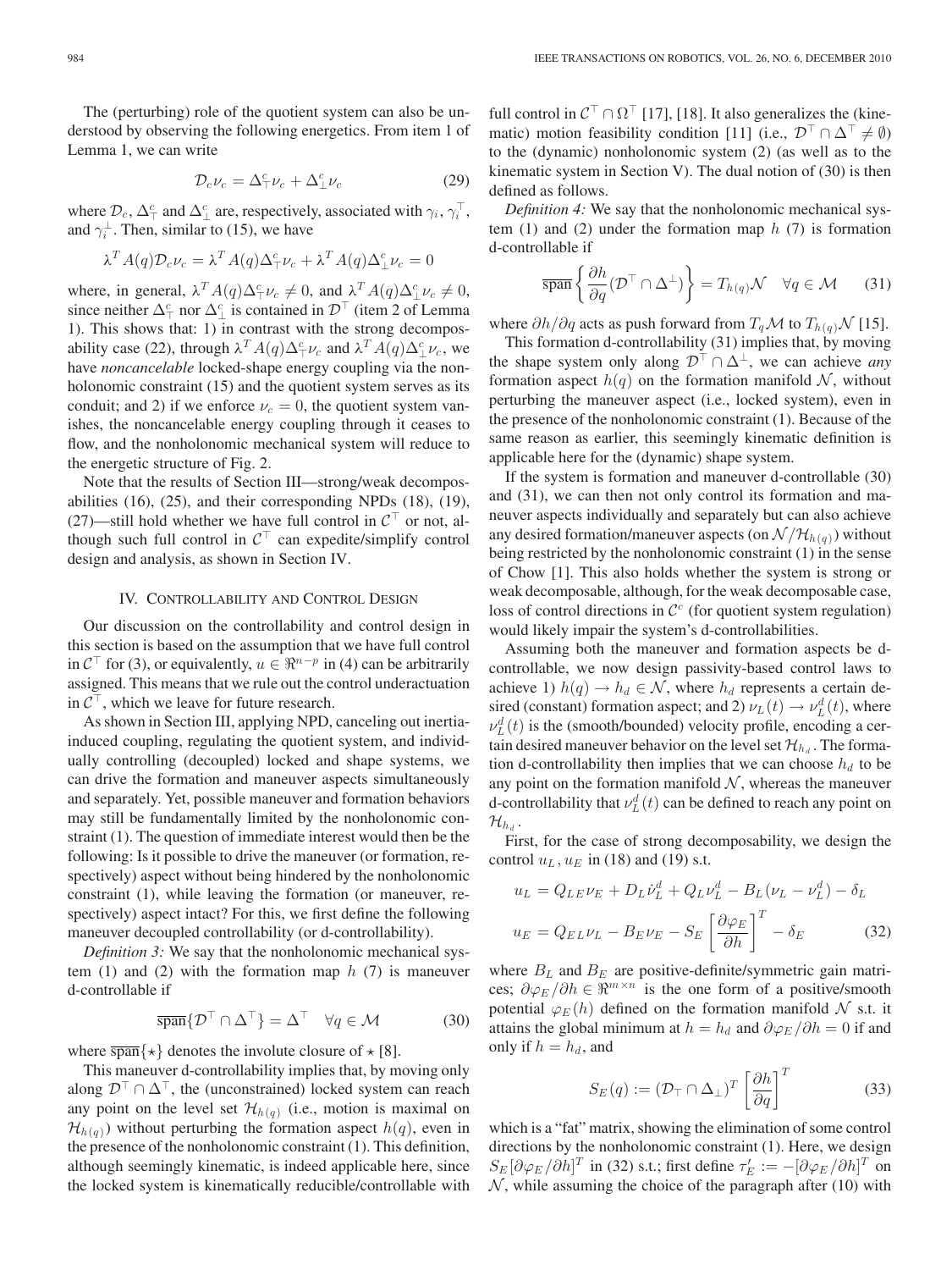$v_E = dh/dt$  and  $\Omega_\perp = \partial h/\partial q$  to have  $\tau_E^{\prime T} v_E = -d\varphi_E/dt$ , and project this  $\tau_E'$  into  $u_E'$  by using (10) and (17).

On the other hand, for the case of weak decomposability, we design the control  $u_L, u_c, u_E$  in (27) s.t.

$$
u_L = Q_{Lc}\nu_c + Q_{LE}\nu_E
$$
  
+  $D_L\dot{\nu}_L^d + Q_L\nu_L^d - B_L(\nu_L - \nu_L^d) - \delta_L$   

$$
u_c = Q_{cL}\nu_L + Q_{cE}\nu_E - B_c\nu_c - \delta_c
$$
  

$$
u_E = Q_{EL}\nu_L + Q_{Ec}\nu_c - B_E\nu_E - S_E \left[\frac{\partial \varphi_E}{\partial h}\right]^T - \delta_E
$$
 (34)

where  $B_c$  is a positive-definite/symmetric gain matrix.

For the case of strong decomposability, we then have the usual passivity relation for the potential  $\varphi_E(h)$  s.t.

$$
\nu_E^T S_E \left[ \frac{\partial \varphi_E}{\partial h} \right]^T = \frac{\partial \varphi_E}{\partial h} \frac{\partial h}{\partial q} (\mathcal{D}_T \cap \Delta_\perp) \nu_E = \frac{d \varphi_E}{dt} \quad (35)
$$

where we use  $dh/dt = (\partial h/\partial q)\dot{q} = (\partial h/\partial q)(\mathcal{D}_{\top} \cap \Delta_{\bot})\nu_{E}$ from (17). This passivity relation (35) does not hold for the case of weak decomposability, since we have

$$
\nu_E^T S_E \left[ \frac{\partial \varphi_E}{\partial h} \right]^T = \frac{d \varphi_E}{dt} - \frac{\partial \varphi_E}{\partial h} \frac{\partial h}{\partial q} \Delta_\perp^c \nu_c
$$

from (26) and (29). This implies that, for the potential control of  $\varphi_E$  in (34) to properly work, we need to enforce  $\nu_c = 0$ , as done in the following theorem.

*Theorem 3:* Consider the nonholonomic mechanical system (1) and (2) with the formation map  $h$  and the control (32) for strong decomposability or (34) for weak decomposability. Suppose that  $\dot{q}(0) = 0$ ; and  $V(q)$  in (17), or  $V_c(q)$  in (26), and their partial derivatives are bounded  $\forall q$ . Then,  $\dot{q} \in \mathcal{L}_{\infty}$ ,  $\nu_L(t) \to \nu_L^d(t), \nu_c(t) = 0$ , and  $\varphi_E(t) \leq \varphi_E(0) \ \forall t \geq 0$ .

Suppose further that (a)  $D_E(q)$ ,  $Q_E(q, \dot{q})$ ,  $Q_L(q, \dot{q})$ , and their partial derivatives are bounded if  $\dot{q}$  is bounded; (b)  $\partial h / \partial q$ ,  $\partial \varphi_E / \partial h$ ,  $S_E(q)$ , and their partial derivatives are bounded if  $\varphi_E(h)$  is bounded; and (c)  $\nu_L^d(t)$  drives  $q(t)$  in such a way that, for all  $t' \geq 0$ , there exists a bounded duration  $\Delta t > 0$ , s.t.

$$
S_E(q(t)) \left[ \frac{\partial \varphi_E}{\partial h} \right]^T = 0 \quad \forall t \in [t', t' + \Delta t] \quad iff \quad \frac{\partial \varphi_E}{\partial h} = 0. \tag{36}
$$

Then, we have  $h(q) \rightarrow h_d$ .

*Proof:* With the skew symmetricity of  $D_L - 2Q_L$ , it is easy to show that, both for the cases of strong and weak decomposability,  $\nu_L \rightarrow \nu_L^d$  exponentially. In addition, for the weak decomposability case, with  $u_c$  in (34),  $v_c(0) = 0$  and skew-symmetric  $D_c - 2Q_c$ , we can show that  $\nu_c(t) = 0 \ \forall t \geq 0$ . With  $\nu_c = 0$ , (35) then holds even for the weak decomposability. Thus, both for the cases of strong and weak decomposability, using the closed-loop shape dynamics

$$
D_E \dot{\nu}_E + Q_E \nu_E + B_E \nu_E + S_E \left[ \frac{\partial \varphi_E}{\partial h} \right]^T = 0 \tag{37}
$$

with skew-symmetric  $\dot{D}_E - 2Q_E$  and (35), we can obtain

$$
\frac{d}{dt}(\kappa_E + \varphi_E) = -\nu_E^T B_E \nu_E
$$

where  $\kappa_E := \nu_E^T D_E \nu_E / 2$ . Integrating this, we have  $\forall t' \geq 0$ 

$$
\kappa_E(t') + \varphi_E(t') - \kappa_E(0) - \varphi_E(0) = -\int_0^{t'} \nu_E^T B_E \nu_E dt
$$

which implies that 1)  $\nu_E \in \mathcal{L}_{\infty}$ , and thus,  $\dot{q} \in \mathcal{L}_{\infty}$  (with  $\nu_c = 0$ ,  $\nu_L - \nu_L^d \in \mathcal{L}_{\infty}$ , and bounded  $\mathcal{V}, \mathcal{V}_c$ ; and 2)  $\varphi_E(t') \leq \varphi_E(0)$  $\forall t' \geq 0$  (with  $\kappa_E(t') \geq 0$ , and  $\kappa_E(0) = 0$ ).

This integration also shows that  $\nu_E \in \mathcal{L}_2 \cap \mathcal{L}_{\infty}$ . Using the assumptions (a) and (b) with bounded  $\dot{q}$ ,  $\nu_E$ , and  $\varphi_E$ , we can also see from (37) that  $\dot{\nu}_E \in \mathcal{L}_{\infty}$ . Then, from Barbalat's lemma [14],  $\nu_E \rightarrow 0$ . Differentiating (37) and using the assumptions (a) and (b) with  $\dot{q} \in \mathcal{L}_{\infty}$  and  $\ddot{q} \in \mathcal{L}_{\infty}$  (from  $\dot{\nu}_E \in \mathcal{L}_{\infty}$ ;  $\nu_c = 0$ ;  $\dot{\nu}_L \in \mathcal{L}_{\infty}$  from bounded  $\nu_L^d$ ,  $\dot{\nu}_L^d$ ,  $\nu_L - \nu_L^d$  and (a); and bounded, e.g.,  $V_c$ ,  $\partial V_c/\partial q$ ), we can further show that  $\ddot{\nu}_E \in \mathcal{L}_{\infty}$ . This, then, again from Barbalat's lemma, implies  $\dot{\nu}_E \rightarrow 0$ . With  $\nu_E \rightarrow$ 0 and  $\dot{\nu}_E \to 0$  in (37), we finally have  $S_E[\partial \varphi_E/\partial h]^T \to 0$ , which implies  $\partial \varphi_E / \partial h \to 0$  from (36), and  $h(q) \to h_d$  from the construction of  $\varphi_E$ .

The result  $\varphi_E(t) \leq \varphi_E(0)$  in Theorem 3 implies that, if we start with the desired formation shape  $h(0) = h_d$ , the control (34) [or (32)] will enforce it thenceforth with  $h(t) = h_d \,\forall t \geq 0$ . The control  $(34)$  [or  $(32)$ ] also needs to be decoded into u (or  $\tau$ ) in (4) before being applied to the real system (2). For this, we can use the following control decoding map by equating  $\tau$ in (4) and (26) and multiplying them by  $V_c^T(q)$ 

$$
u = \left( \begin{bmatrix} \mathcal{D}_{\top} \cap \Delta_{\top} & \mathcal{D}_{c} & \mathcal{D}_{\top} \cap \Delta_{\perp} \end{bmatrix}^{T} \mathcal{C}_{\top}^{T} \right)^{-1} \begin{pmatrix} u_{L} \\ u_{c} \\ u_{E} \end{pmatrix}
$$
 (38)

where  $\mathcal{D}_c$  and  $u_c$  vanish for the case of strong decomposability. In (38), the velocity subspaces  $\mathcal{D}_{\top} \cap \Delta_{\top}$ ,  $\mathcal{D}_{c}$ , and  $\mathcal{D}_{\top} \cap \Delta_{\perp}$ would already have been computed to achieve NPD [e.g., (27)], and  $C_{\perp}(q)$  is also often easy to identify [e.g., if  $\mathcal{D}_{\perp}^T \mathcal{D}_{\perp} = I$ ,  $C_{\top} := \mathcal{D}_{\top}^T$  (see Section VI)]. We may obtain a similar relation by multiplying  $\mathcal{D}_T$  to (4) and (26), which, yet, requires computation of  $C_\top \cap \Omega_\top$ ,  $C_c$ , and  $C_\top \cap \Omega_\perp$ , that are often unnecessary other than this control decoding purpose.

Note that, although relatively simple, our passivity-based control (34) [or (32)] can attain rather interesting/useful behavior of Theorem 3, due to its utilization of Lagrangian-like structure and passivity of the locked/shape/quotient systems, that our NPD strives to preserve. Other types of control laws/strategies, of course, may also be applied here (e.g., optimal control on  $N$ , robust tracking control, and underactuated control in  $\mathcal{C}^{\top}$  [19]). It is also interesting that the condition (36) serves similar to the persistency of excitation condition for adaptive control parameter convergence [20].

## V. EXTENSION TO KINEMATIC NONHOLONOMIC SYSTEMS

Let us consider the kinematic driftless control system under the nonholonomic constraint (1) as given by

$$
\dot{q} = \mathcal{D}_{\top} u \tag{39}
$$

where  $q \in \mathbb{R}^n$  is the configuration,  $\mathcal{D}_{\top} \in \mathbb{R}^{n \times (n-p)}$  identifies  $\mathcal{D}^{\top}$  of the constraint (1), and  $u \in \mathbb{R}^{n-p}$  is the control input.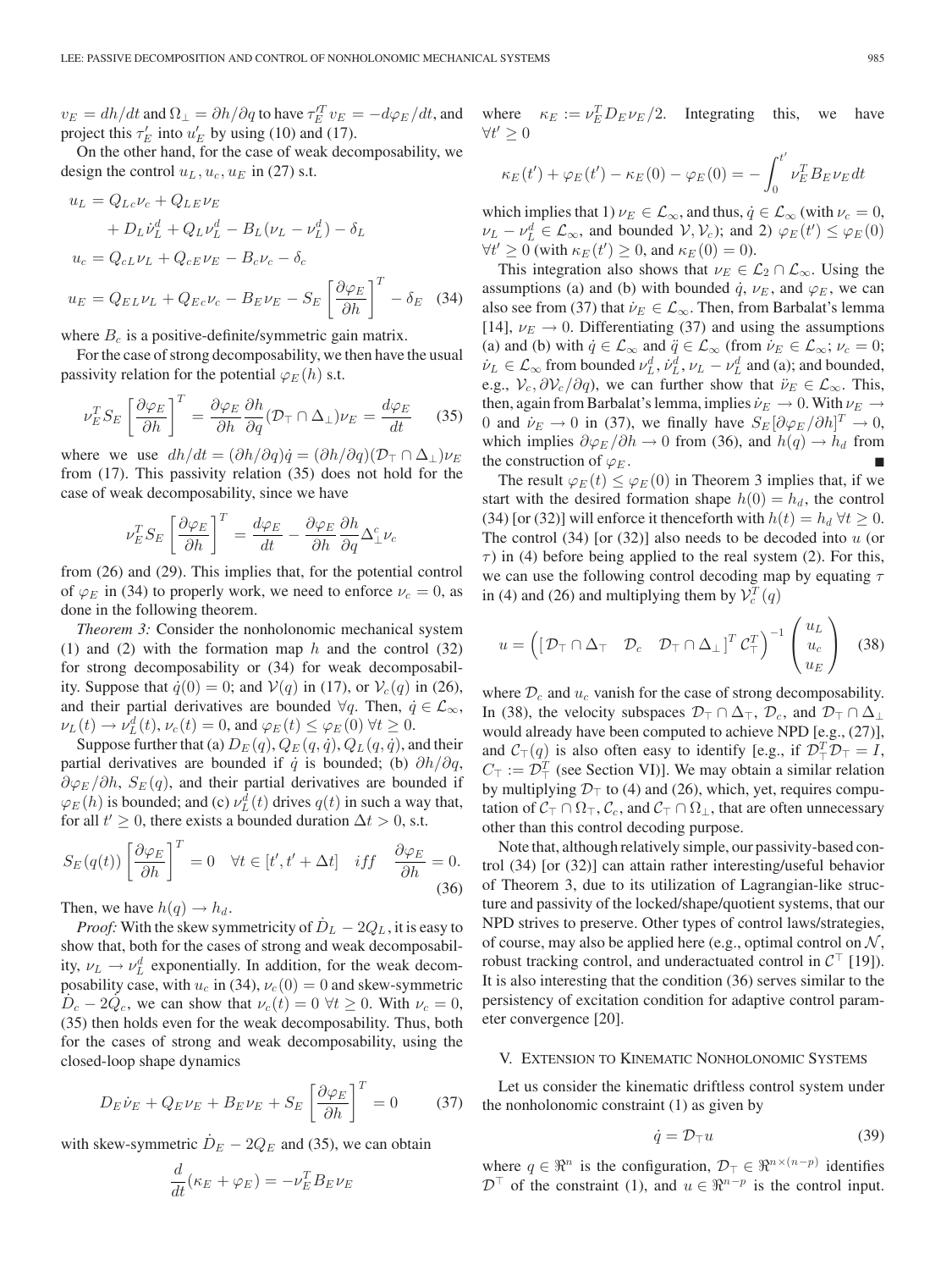Note that this kinematic system  $(39)$  assumes velocity u as its control input with no forcing terms showing up. Consequently, we will only have velocity decomposition here and not that of the force, as in Section III.

With the formation map  $h$  in (7), similar to (9), we can then define  $\Delta^{\top}$  as the kernel of  $\partial h/\partial q$  and  $\Delta^{\perp}$  as its orthogonal complement. We can also define, similar to (25) [or (16)],  $\mathcal{D}^{\top} \cap \Delta^{\top}$ ,  $\mathcal{D}^{\top} \cap \Delta^{\perp}$ , and  $\mathcal{D}^{c}$  using set operations among  $\Delta^{\top}$ ,  $\Delta^{\perp}$ , and  $\mathcal{D}^{\top}$ . To define orthogonality among these velocity subspaces, we use Euclidean metric here (e.g.,  $\Delta_{\perp}^T \Delta_{\perp} = 0$  with  $\Delta_{\perp} = \partial h / \partial q$ ,  $\mathcal{D}_{c}^{T}(\mathcal{D}_{\top}\cap\Delta_{\top})=0$ ), although other metric is also possible. Recall that, in Section III, we need to use the  $M(q)$ -metric to define such orthogonality so that, by block-diagonalizing inertia matrices [e.g., diag $[D_L, D_c, D_E]$  in (27)], we can avoid noncancelable acceleration coupling among the locked/shape/quotient systems.

Then, we can write (39) similar to (26) s.t.

$$
\dot{q} = \underbrace{\left[\mathcal{D}_{\top} \cap \Delta_{\top} \quad \mathcal{D}_{c} \quad \mathcal{D}_{\top} \cap \Delta_{\bot}\right]}_{=: \mathcal{V}_k(q)} \begin{pmatrix} u_L \\ u_c \\ u_E \end{pmatrix} \tag{40}
$$

where  $u_L, u_c$ , and  $u_E$  are the (transformed) velocity control inputs, respectively, for the (unconstrained/kinematic) locked, quotient, and shape systems. Similar to (38), we can also obtain the control decoding map

$$
u=(\mathcal{D}_{\top}^T\mathcal{D}_{\top})^{-1}\mathcal{D}_{\top}^T\mathcal{V}_k\left(\begin{matrix} u_L \\ u_c \\ u_E \end{matrix}\right)
$$

by equating  $(39)$  and  $(40)$ .

The kinematic decomposition (40) and its velocity subspaces carry the same geometric meaning as their counterparts in Sections III and IV, i.e., 1) the kinematic system (39) may be strong decomposable (16) or weak decomposable (25); 2)  $u_L$  (or  $u_F$ , respectively) represents (unconstrained) maneuver (or formation, respectively) aspect in  $\mathcal{D}^{\top} \cap \Delta^{\top}$  (or  $\mathcal{D}^{\top} \cap \Delta^{\perp}$ , respectively); 3) any quotient motion  $u_c$  in  $\mathcal{D}^c$  perturbs both the formation and maneuver aspects with Lemma 1 still hold; and 4) the notions of maneuver/formation d-controllability (30) and (31) are readily applicable for the kinematic system (39). Yet, any aspects related to the inertia, force, and energy (e.g., inertia/constraint-induced coupling and energetics decomposition) cannot be revealed with these kinematic modeling (39) and decomposition (40).

Let us assume that the kinematic system (39) is formation and maneuver d-controllable. We can then design a control law similar to Section IV s.t.

$$
u_L = \nu_L^d, u_c = 0, u_E = -S_E(q) \left[ \frac{\partial \varphi_E}{\partial h} \right]^T \tag{41}
$$

where  $\nu_L^d(t)$  is the desired maneuver velocity profile,  $\varphi_E(h)$  is the potential similar to that in (32), and  $S_E(q)$  is as defined in (33). Then, it is obvious from (40) and (41) that: 1) desired maneuver is achieved with  $u_L(t) = \nu_L^d(t)$   $\forall t \geq 0$ ; and 2) quotient system vanishes with  $u_c(t)=0 \ \forall t \geq 0$ . The following Theorem 4 shows that the above  $u_E$  also achieves desired formation



Fig. 4. WMR with 1-DOF arm and two counter-balancing masses.

aspect  $h(q) \rightarrow h_d$  for the kinematic system (39) in a manner similar to that of Theorem 3.

*Theorem 4:* Consider the kinematic nonholonomic system (39) with the control  $(u_L, u_c, u_E)$  in (41). Suppose that  $\partial h/\partial q$ ,  $\partial \varphi_E / \partial h$ ,  $S_E(q)$  satisfy the assumption (b) in Theorem 3, and  $\mathcal{V}_k(q)$  in (40) is bounded  $\forall q$ . Then,  $\dot{q} \in \mathcal{L}_{\infty}$  and  $\varphi_E(t) \leq \varphi_E(0)$  $\forall t \geq 0$ . Moreover, if  $\nu_L^d(t)$  excites the system to satisfy (36),  $h(q) \rightarrow h_d$ .

*Proof:* With  $u_c = 0$ , from (40) with (33), we have

$$
\frac{d\varphi_E}{dt} = \frac{\partial \varphi_E}{\partial h} \frac{\partial h}{\partial q} \dot{q} = \frac{\partial \varphi_E}{\partial h} \frac{\partial h}{\partial q} (\mathcal{D}_{\top} \cap \Delta_{\bot}) u_E = -u_E^T u_E
$$

implying  $\varphi_E(t) \leq \varphi_E(0) \,\forall t \geq 0$ . We then have  $u_E \in \mathcal{L}_{\infty}$  from (41) with the assumption (b) of Theorem 3, and  $\dot{q} \in \mathcal{L}_{\infty}$ , with  $u_E, u_c (= 0), u_L (= \nu_L^d)$ , and  $\mathcal{V}_k(q)$  in (40) all bounded. Integration of the above equality also shows  $u_E \in \mathcal{L}_2 \cap \mathcal{L}_{\infty}$ . Moreover, differentiating  $u_E$  in (41) with the assumption (b) of Theorem 3 and bounded  $\dot{q}$ , we have  $\dot{u}_E \in \mathcal{L}_{\infty}$ . This then implies, from Barbalat's lemma [14], that  $u_E \to 0$ ; thus, it follows that  $\partial \varphi_E / \partial h \to 0$  from (36) and  $h(q) \to h_d$  from the construction of  $\varphi_E$ .

Note that the kinematic results in Section V still capture much of the essence of the dynamic results in Sections III and IV, although it is much simpler than them. The maneuver dcontrollability (30) also generalizes/completes the motion feasibility condition of [11] (i.e.,  $\mathcal{D}^{\top} \cap \Delta^{\top} \neq \emptyset$ ). The kinematic results in Section V, however, cannot address dynamics-related phenomena (e.g., effect of inertia/force, power/energetics decomposition), whose effects are often crucial in some important applications (e.g., force controlled assembly, high-speed operation, etc); nor allow us to reveal how to exploit open-loop dynamics of nonholonomic mechanical systems (2) (e.g., parsimonious cancellation of inertia-induced coupling in Section IV), since the kinematic equation (39) itself requires such open-loop dynamics to be perfectly canceled out (e.g., computed torque control) or neglects it (e.g., high-gain control).

Since the main focus of this paper is on the nonholonomic mechanical systems (2) and the results for the kinematic systems (39) in Section V are simpler than those in Sections III and IV, in Section V, we will present numerical examples and illustrate theory only for the former case.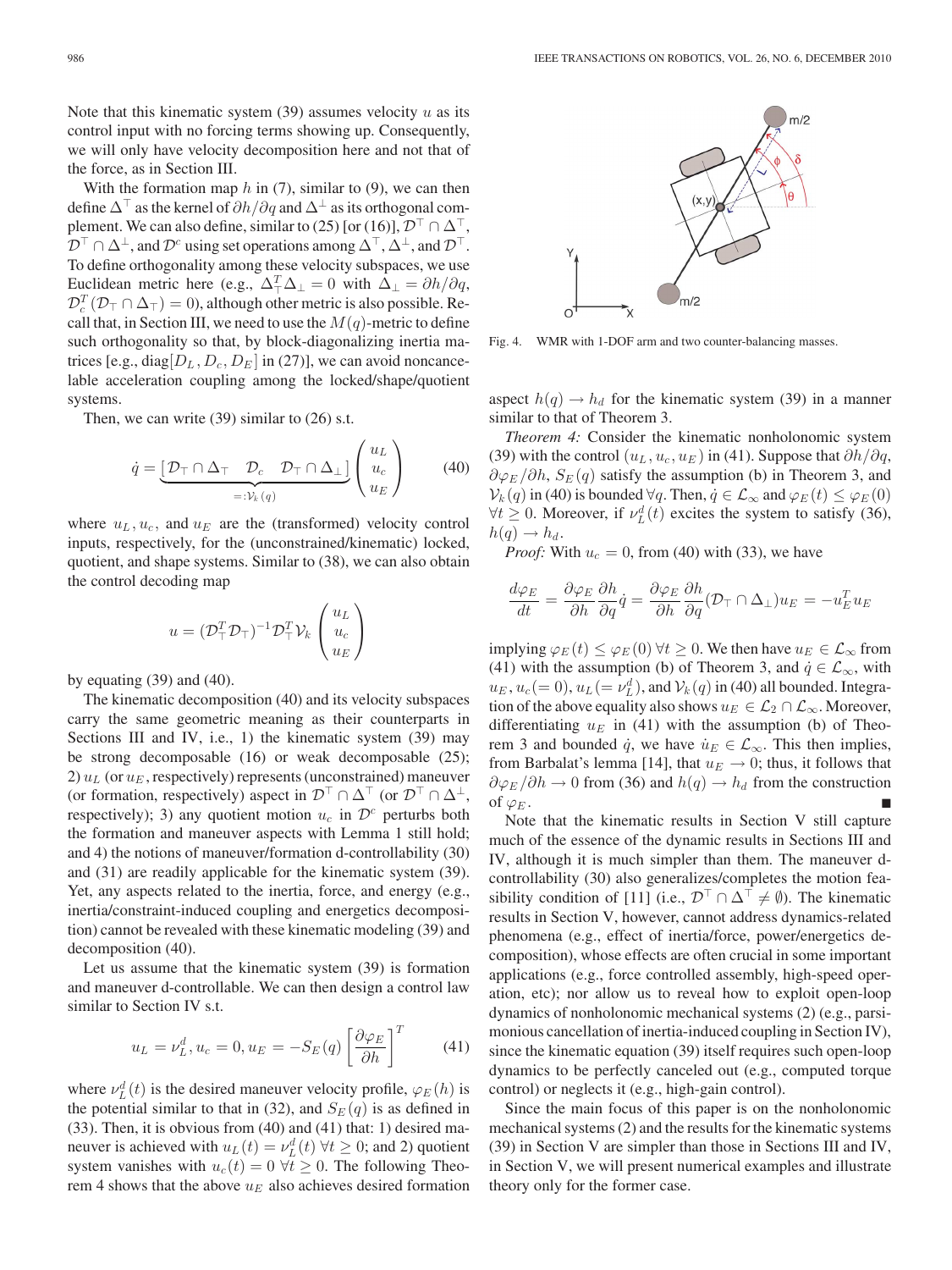## VI. ILLUSTRATIVE EXAMPLES

#### *A. Wheeled Mobile Robot With 1-DOF Arm*

This example is mainly pedagogical to explain the theory. We consider a wheeled mobile robot (WMR) with a 1-DOF arm on it, which has two counter-balancing masses  $m/2$  at the distance l and rotates at the WMR's geometric center  $(x, y)$  (see Fig. 4). For simplicity, we assume the WMR's geometric center and its center of mass are the same. With the WMR's mass being  $m_c$ and its rotational inertia  $I$ , we can then write the kinetic energy of this system by

$$
\kappa_v = \frac{1}{2} \dot{q}^T \begin{bmatrix} m_c + m & 0 & 0 & 0 \\ 0 & m_c + m & 0 & 0 \\ 0 & 0 & I + ml^2 & ml^2 \\ 0 & 0 & ml^2 & ml^2 \end{bmatrix} \dot{q}
$$

$$
= M
$$

where  $q = [x, y, \theta, \phi]^T \in \Re^4$  is the system configuration written w.r.t. the inertial frame  $(0, X, Y)$ . With the constant M, we can also show that Coriolis matrix  $C(q, \dot{q})=0$ .

The system is under the nonholonomic no-slip constraint

$$
\underbrace{[s \theta \quad -c \theta \quad 0 \quad 0]}_{=A(q)} \dot{q} = 0
$$

where  $s \theta := \sin \theta$ , and  $c \theta := \cos \theta$ . Then, we can find

$$
\mathcal{D}^{\top} = \text{span}\begin{bmatrix} c\theta & s\theta & 0 & 0 \\ 0 & 0 & 1 & 0 \\ 0 & 0 & 0 & 1 \end{bmatrix}^{T}
$$
(42)

where span A denotes the span space of the column vectors of  $A \in \mathbb{R}^{n \times m}$ .

Let us consider the following formation map:

$$
h(q) = y + ls (\theta + \phi)
$$

i.e., y position of one of the rotating masses, with

$$
\frac{\partial h}{\partial q} = \Omega^{\perp} = \begin{bmatrix} 0 & 1 & l \, c \, \delta & l \, c \, \delta \end{bmatrix}
$$

where  $\delta := \theta + \phi$ . Then, we can compute

$$
\Delta^{\top} = \text{span}\begin{bmatrix} 1 & 0 & 0 & 0 \\ 0 & 2l \, c \, \delta & -1 & -1 \\ 0 & 0 & 1 & -1 \end{bmatrix}^{T}
$$

and

$$
\mathcal{D}^{\top} \cap \Delta^{\top} = \text{span} \begin{bmatrix} 2l \, \mathbf{c} \, \theta \, \mathbf{c} \, \delta & 2l \, \mathbf{s} \, \theta \, \mathbf{c} \, \delta & -\mathbf{s} \, \theta & -\mathbf{s} \, \theta \\ 0 & 0 & 1 & -1 \end{bmatrix}^T.
$$

We can also compute the remaining  $\mathcal{D}^{\top} - (\mathcal{D}^{\top} \cap \Delta^{\top})$  by solving for  $\alpha, \beta \in \Re$  in the following equality:

$$
\begin{pmatrix}\nc\theta \\
s\theta \\
\alpha \\
\beta\n\end{pmatrix}^T\n\begin{bmatrix}\n2m_t l \, c \, \theta \, c \, \delta & 0 \\
2m_t l \, s \, \theta \, c \, \delta & 0 \\
-(I + 2ml^2) \, s \, \theta & I \\
-2ml^2 \, s \, \theta & 0\n\end{bmatrix} = 0
$$



Fig. 5. Motion of WMR with a 1-DOF arm (only one countermass is shown here): along  $\mathcal{D}^{\perp} \cap \Delta^{\perp}$  with no change in h (top figure) and along  $\mathcal{D}^c$  invoking change both in h and  $\Delta^{\dagger}$  (e.g., WMR x-motion).

where the left vector represents any vector in  $\mathcal{D}^{\top}$  with arbitrary  $\alpha, \beta$ , while the right matrix is  $M(\mathcal{D}^{\top} \cap \Delta^{\top})$  with  $m_t = m + \beta$  $m_c$ . Here, M is multiplied, since  $\mathcal{D}^{\top} - (\mathcal{D}^{\top} \cap \Delta^{\top})$  and  $\mathcal{D}^{\top} \cap \Delta^{\top}$  $\Delta^{\top}$  should be orthogonal with each other w.r.t. the M-metric. Solving this, we then have

$$
\mathcal{D}^{\top} - (\mathcal{D}^{\top} \cap \Delta^{\top}) = \text{span}\left[\frac{s \, 2\theta}{2} \quad \frac{1 - \text{c} \, 2\theta}{2} \quad 0 \quad \frac{m_t \, \text{c} \, \delta}{ml}\right]^{T}
$$
(43)

which may be contained in  $\Delta^{\perp}$  [i.e., strong decomposability (16)] or not [i.e., weak decomposability (25)].

If (43) is contained in  $\Delta^{\perp}$ , it should be orthogonal to  $\Delta^{\perp}$ w.r.t. the M-metric. However, this is not the case here, since

$$
\begin{pmatrix}\n\frac{s2\theta}{2} \\
\frac{1-c}{2}\theta \\
0 \\
\frac{m_t c \delta}{m l}\n\end{pmatrix}^T\n\begin{bmatrix}\nm_t & 0 & 0 \\
0 & 2m_t lc \delta & 0 \\
0 & -I - 2ml^2 & I \\
0 & -2ml^2 & 0\n\end{bmatrix} = \begin{pmatrix}\nm_t c \theta s \theta \\
-2m_t lc \delta c^2 \theta \\
0\n\end{pmatrix}^T
$$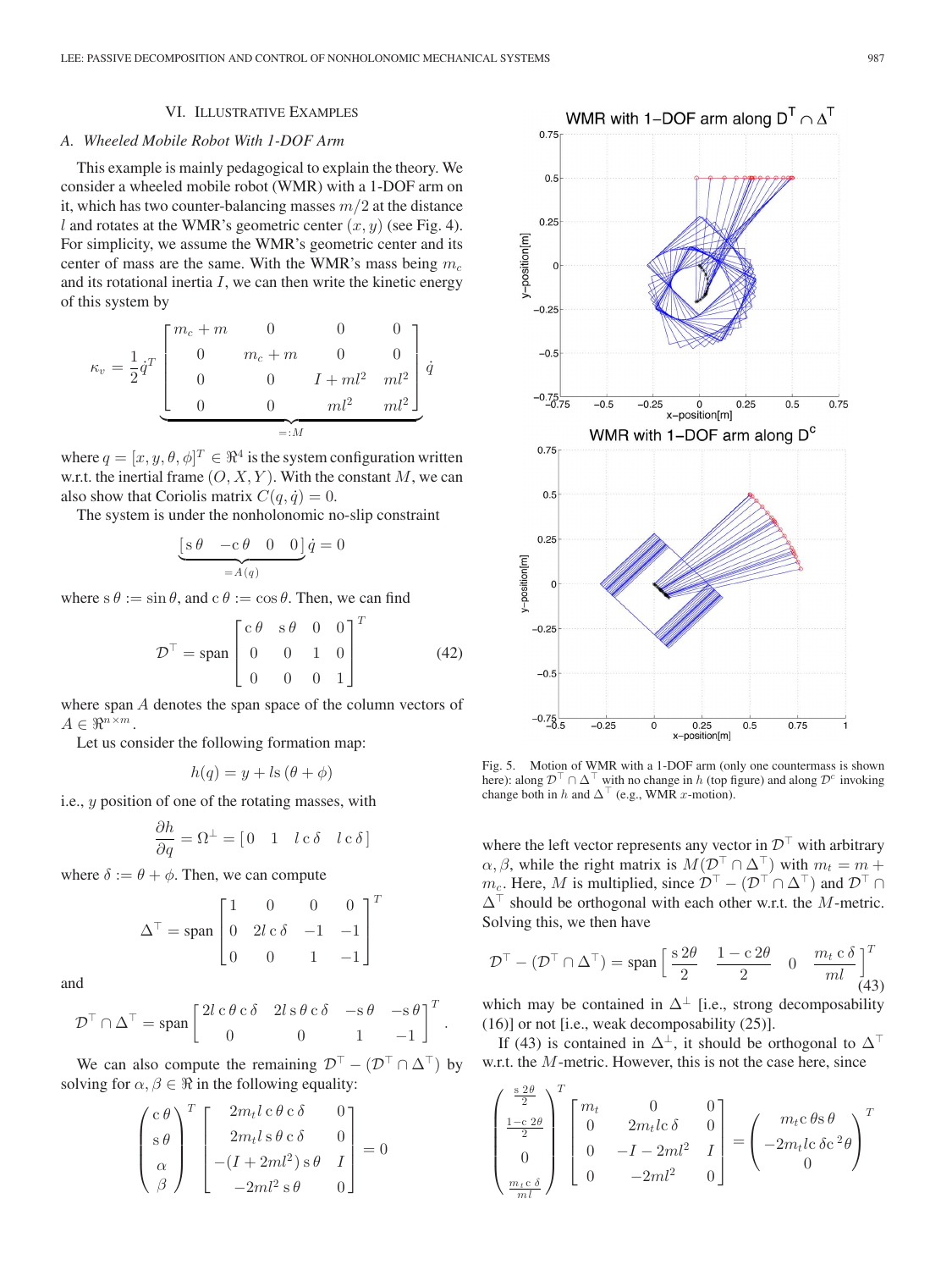is, in general, not zero, where the second matrix is  $M\Delta^{\top}$ . This implies that (43) constitutes  $\mathcal{D}^c$ ,  $\mathcal{D}^{\top} \cap \Delta^{\perp}$  is empty, and the system satisfies the following weak decomposability:

$$
\mathcal{D}^{\top} = (\mathcal{D}^{\top} \cap \Delta^{\top}) \oplus \mathcal{D}^{c}
$$

with  $\mathcal{D}_c$  given by (43). This also means that we can drive the system along  $\mathcal{D}^{\top} \cap \Delta^{\top}$  without perturbing h (i.e., y position of the counter mass), yet we cannot change h (along  $\Delta^{\perp}$ ) without invoking motion in  $\Delta^{\top}$ .

To show this, we perform simulation with  $\dot{q}(0) = 0$  and  $f(t)=0 \forall t \geq 0$  for (2). We use the following control:

$$
u_L = Q_{Lc}\nu_c + \omega_L, \quad u_c = Q_{cL}\nu_L + \omega_c
$$

where  $\omega_L \in \mathbb{R}^2$  and  $\omega_c \in \mathbb{R}$  are additional controls (specified as following). Although this control  $(u<sub>L</sub>, u<sub>c</sub>)$  is slightly different from (34), we can see from (27) that it can still decouple the  $\nu_L$  and  $\nu_c$  dynamics from each other; also, if  $\nu_L(0) = 0$  with  $\omega_L = 0$  (or  $\nu_c(0) = 0$  with  $\omega_c = 0$ , respectively), it will enforce  $\nu_L (t) = 0$  (or  $\nu_c (t) = 0$ , respectively) for all  $t \ge 0$ . This control is then decoded into u via (38), for which we can use  $C_\top := \mathcal{D}_\top^T$ , with  $\mathcal{D}_{\top}$  defined as the matrix in (42). This is possible, since  $\mathcal{D}^T_\top \mathcal{D}_\top = I = \mathcal{C}_\top \mathcal{D}_\top$  (i.e.,  $\mathcal{D}^T_\top$  identifies  $\mathcal{C}^\top$ ). See Fig. 5 for simulation results, where: 1) in the top plot, by driving the system only along  $\mathcal{D}^{\top} \cap \Delta^{\top}$  with a sinusoid  $\omega_L$  and  $\omega_c = 0$ , we can move the system without perturbing  $h(q)$  (with  $v_c(t)=0$  $\forall t \geq 0$ ; and 2) in the bottom plot, by driving the system along  $\mathcal{D}^c$  via a sinusoid  $\omega_c$  with  $\omega_L = 0$ , we can change h, yet, at the same time, invoke motion in  $\Delta^{\top}$  (e.g., WMR's motion along the  $x$ -axis).

Here, with certain coordinate choices, some of the computed subspaces of NPD may possess singularity [e.g.,  $\mathcal{D}_c$  =  $\begin{bmatrix} c & \theta & s & \theta & 0 & m_t c \delta / m l & s & \theta \end{bmatrix}^T$  instead of (43)]. This problem may be solved simply by trying other coordinates or, perhaps, more fundamentally, using coordinate-invariant/differentialgeometric derivations of the NPD that we will report in a future publication. See [2] and [3] for such coordinate-free derivations of the standard passive decomposition.

## *B. Formation/Maneuver Control of Three Wheeled Mobile Robots*

Let us consider a team of three 3-DOF dynamic WMRs with its *i*th robot's dynamics  $(i = 1, 2, 3)$  given by 1) the nonholonomic constraint (i.e., no-slip condition of wheels)

$$
\begin{bmatrix} s\,\theta_i & -c\,\theta_i & 0 \end{bmatrix} \dot{q}_i = A_i(\theta_i)\dot{q}_i = 0
$$

and 2) the Lagrange–D'Alembert equation

$$
M_i(\theta_i)\ddot{q}_i + C_i(\theta_i, \dot{\theta}_i) + \lambda_i A_i^T(\theta_i) = \tau_i + f_i
$$

where  $q_i := (x_i, y_i, \theta_i) \in \mathbb{R}^3$  is the configuration composed of the WMR's geometric center position  $(x_i, y_i)$  and orientation  $\theta_i$ w.r.t. the common inertial frame  $(O, X, Y)$ 

$$
M_i(\theta_i) = \begin{bmatrix} m_i & 0 & -m_i d_i s \theta_i \\ 0 & m_i & m_i d_i c \theta_i \\ -m_i d_i s \theta_i & m_i d_i c \theta_i & I_i \end{bmatrix}
$$



Fig. 6. WMR with the geometric center at  $(x, y)$  and the center-of-mass at  $(x_c, y_c)$ , both w.r.t. the inertial frame  $(0, X, Y)$ .

$$
C_i(\theta_i, \dot{\theta}_i) = \begin{bmatrix} 0 & 0 & -m_i d_i \dot{\theta}_i \, c \, \theta_i \\ 0 & 0 & -m_i d_i \dot{\theta}_i \, s \, \theta_i \\ 0 & 0 & 0 \end{bmatrix}
$$

with  $m_i$ ,  $I_i = I_o^i + m_i d_i^2$ , d being, respectively, the robot's mass, moment of inertia (w.r.t. geometric center), and distance between its geometric and mass centers; and  $\tau_i, f_i \in \mathbb{R}^3$  are the control and external forces (see Fig. 6). Although we consider only three WMRs for simplicity, our derivations/results here are easily extendable for multiple WMRs [21].

By combining each robot's dynamics, we can then write their (product) team dynamics in the form of (1) and (2) with  $q := [q_1; q_2; q_3] \in \mathbb{R}^9$ ,  $M := \text{diag}[M_1, M_2, M_3]$ ,  $C :=$  $diag[C_1, C_2, C_3] \in \mathbb{R}^{9 \times 9}$ ,  $A := diag[A_1, A_2, A_3] \in \mathbb{R}^{N \times 3N}$ , and  $\lambda = [\lambda_1; \lambda_2; \lambda_3] \in \mathbb{R}^3$ . We can also compute the team's unconstrained distribution

$$
\mathcal{D}^{\top} = \text{span}\begin{bmatrix} c\,\theta_1 & s\,\theta_1 & 0 & 0 & 0 & 0 & 0 & 0 & 0 \\ 0 & 0 & 1 & 0 & 0 & 0 & 0 & 0 & 0 \\ 0 & 0 & 0 & c\,\theta_2 & s\,\theta_2 & 0 & 0 & 0 & 0 \\ 0 & 0 & 0 & 0 & 0 & 1 & 0 & 0 & 0 \\ 0 & 0 & 0 & 0 & 0 & 0 & c\,\theta_3 & s\,\theta_3 & 0 \\ 0 & 0 & 0 & 0 & 0 & 0 & 0 & 1 \end{bmatrix}^T
$$

with dim  $\mathcal{D}^{\perp} = 3$ .

Let us consider the following simple yet versatile linear formation map:

$$
h := [x_1 - x_2; y_1 - y_2; \theta_1 - \theta_2; x_2 - x_3; y_2 - y_3; \theta_2 - \theta_3]
$$

with  $h_d = [p_{12}^d; 0; p_{23}^d, 0] \in \Re^6$ , i.e., we want the WMRs to make a certain (constant) Cartesian formation shape specified by  $p_{12}^d, p_{23}^d \in \Re^2$ , with their heading angle  $\theta_i$  being aligned with each other. Then, we have

$$
\Omega^{\perp} = \text{span}\begin{bmatrix} 1 & 0 & 0 & -1 & 0 & 0 & 0 & 0 & 0 \\ 0 & 1 & 0 & 0 & -1 & 0 & 0 & 0 & 0 \\ 0 & 0 & 1 & 0 & 0 & -1 & 0 & 0 & 0 \\ 0 & 0 & 0 & 1 & 0 & 0 & -1 & 0 & 0 \\ 0 & 0 & 0 & 0 & 1 & 0 & 0 & -1 & 0 \\ 0 & 0 & 0 & 0 & 0 & 1 & 0 & 0 & -1 \end{bmatrix}
$$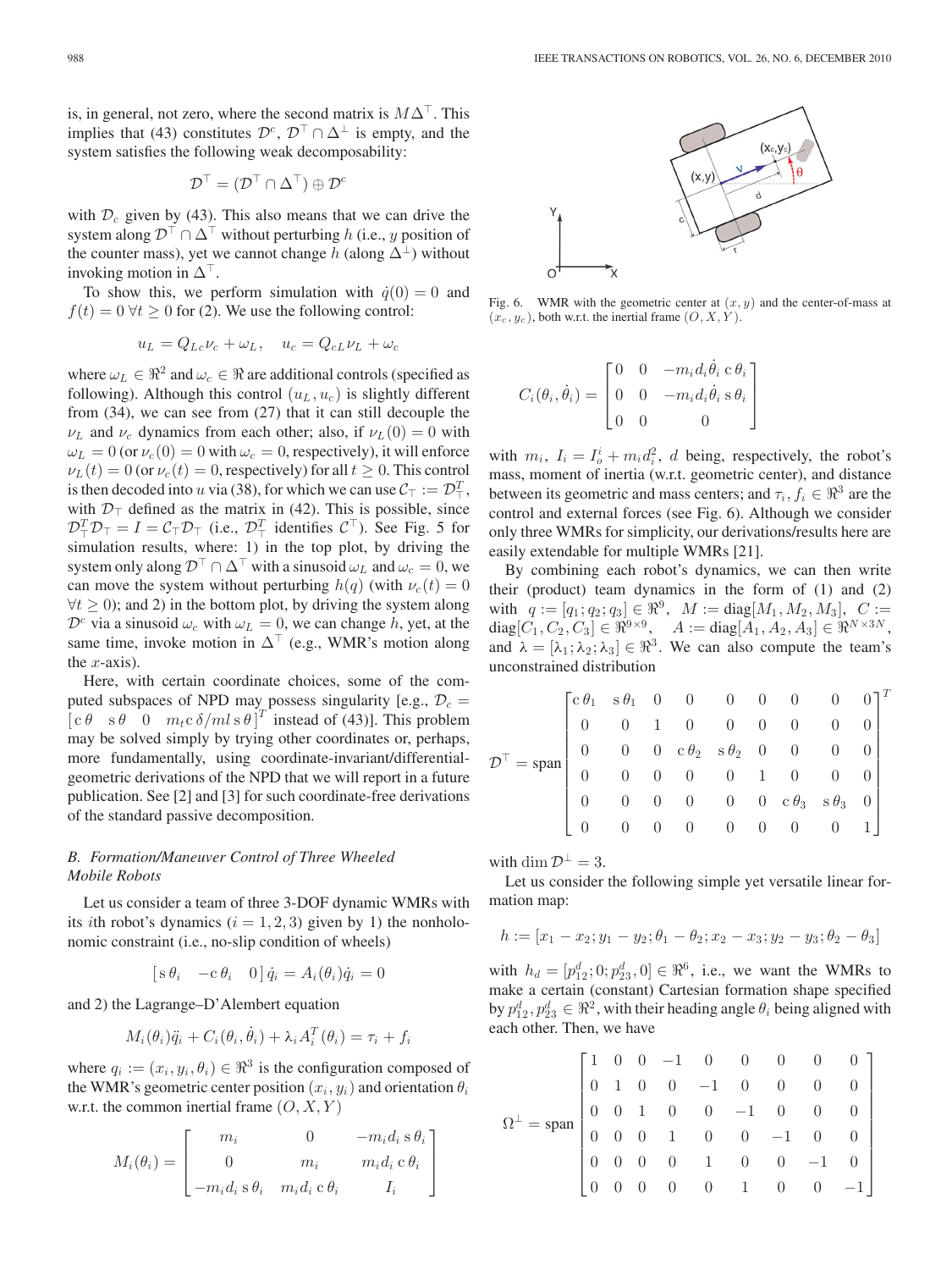T

and also can compute its kernel space  $\Delta^{\top}$  to be

$$
\Delta^\top = \text{span}\begin{bmatrix} 1 & 0 & 0 & 1 & 0 & 0 & 1 & 0 & 0 \\ 0 & 1 & 0 & 0 & 1 & 0 & 0 & 1 & 0 \\ 0 & 0 & 1 & 0 & 0 & 1 & 0 & 0 & 1 \end{bmatrix}
$$

with dim  $\Delta^{\perp} = 6$ .

Now, to make the computation simpler, let us assume that  $\theta_1(t) = \theta_2(t) = \theta_3(t) =: \theta(t) \,\forall t \geq 0$ . This will be guaranteed by the control (34) with the initial condition  $\theta_1(0) = \theta_2(0)$  =  $\theta_3(0)$  (see the Corollary 1 below).<sup>2</sup> Then, from the earlier  $\mathcal{D}^{\top}$ and  $\Delta^{\top}$  with  $\theta_i = \theta$ , we have

$$
\mathcal{D}^{\top} \cap \Delta^{\top} = \text{span} \begin{bmatrix} c\theta & s\theta & 0 & c\theta & s\theta & 0 & c\theta & s\theta & 0 \\ 0 & 0 & 1 & 0 & 0 & 1 & 0 & 0 & 1 \end{bmatrix}^{T}
$$

where the first column represents the coordinated  $(x, y)$ -motion of the three WMRs, while the second represents their coordinated  $\theta$ -rotation. We can also compute, similar to Section VI-A, the remaining space  $\mathcal{D}^{\top} - (\mathcal{D}^{\top} \cap \Delta^{\top})$  by using  $[\mathcal{D}^\top - (\mathcal{D}^\top \cap \Delta^\top)]^T M (\mathcal{D}^\top \cap \Delta^\top) = 0$ , where, in this case

$$
M(\mathcal{D}^{\top} \cap \Delta^{\top}) = \begin{bmatrix} M_1' \\ M_2' \\ M_3' \end{bmatrix} \in \Re^{9 \times 2}
$$

with

$$
M'_{i} := \begin{bmatrix} m_{i} \mathbf{c} \theta & -m_{i} d_{i} \mathbf{s} \theta \\ m_{i} \mathbf{s} \theta & m_{i} d_{i} \mathbf{c} \theta \\ 0 & I_{i} \end{bmatrix} \in \mathfrak{R}^{3 \times 2}.
$$

Further using the fact that  $\mathcal{D}^{\top} - (\mathcal{D}^{\top} \cap \Delta^{\top})$  is contained in  $\mathcal{D}^{\top}$  with  $\dim[\mathcal{D}^{\top} - (\mathcal{D}^{\top} \cap \Delta^{\top})] = 4$ , we can obtain

$$
\mathcal{D}^{\top} - (\mathcal{D}^{\top} \cap \Delta^{\top}) = \text{span} \begin{bmatrix} \frac{c \theta}{m_1} & 0 & 0 & 0 \\ \frac{s \theta}{m_1} & 0 & 0 & 0 \\ 0 & 0 & \frac{1}{I_1} & 0 \\ -\frac{c \theta}{m_2} & \frac{c \theta}{m_2} & 0 & 0 \\ -\frac{s \theta}{m_2} & \frac{s \theta}{m_2} & 0 & 0 \\ 0 & 0 & -\frac{1}{I_2} & \frac{1}{I_2} \\ 0 & -\frac{c \theta}{m_3} & 0 & 0 \\ 0 & 0 & 0 & -\frac{1}{I_3} \end{bmatrix}
$$

where the first two columns are wholly contained in  $\Delta^{\perp}$  as they annihilate  $M\Delta^{T} = \text{diag}[M_1, M_2, M_3]$ , while the last two columns are not, implying that they have components both in  $\Delta^{\top}$  and  $\Delta^{\perp}$ . Moreover, the first two and the last two columns are orthogonal with each other w.r.t. the M-metric. This implies that the first two columns constitute  $\mathcal{D}^{\top} \cap \Delta^{\perp}$ , the last two  $\mathcal{D}^c$ 

and, consequently, the system possesses weak decomposability (25).

Then, we can construct the NPD matrix  $V_c$  in (26) with the assumption that  $\theta_1 = \theta_2 = \theta_3$ . We can also see that the system is maneuver d-controllable (30) if  $\theta_1 = \theta_2 = \theta_3$ , since  $\overline{\text{span}}\{\mathcal{D}^{\top}\cap\mathcal{D}^{\top}\}$  $\Delta^{\dagger}$  =  $\Delta^{\dagger}$ . This may also be understood as follows. On any level set  $\mathcal{H}_{h_d}$ , the three WMRs' velocities  $\dot{q}_i$ ,  $\dot{\theta}_i$  are the same as encoded by  $\mathcal{D}^{\top} \cap \Delta^{\top}$ . This means  $\mathcal{H}_{h_d}$  can be parameterized by  $q_i \in \mathbb{R}^3$  of any single WMR, which represents the "bulk" motion of the three WMRs glued together (e.g., summing up individual dynamics with  $\theta_i = \theta_j$  and  $\dot{q}_i = \dot{q}_j$ ). The motion of this  $\dot{q}_i$ , however, can reach any point in  $\mathbb{R}^3$ , hence, that in  $\mathcal{H}_{h_d}$ , since  $\overline{\text{span}}\{[\begin{bmatrix} c & \theta & s & \theta & 0 \end{bmatrix}^T, \begin{bmatrix} 0 & 0 & 1 \end{bmatrix}^T \} = \mathbb{R}^3$ , which is equivalent to  $\overline{\text{span}}\{\mathcal{D}^{\top} \cap \Delta^{\top}\} = \Delta^{\top}.$ 

On the other hand, we can also show that, with  $\theta_1 = \theta_2 = \theta_3$ , the system is formation d-controllable (31) w.r.t.  $p_{12} := [x_1 [x_2; y_1 - y_2] \in \Re^2$  and  $p_{23} := [x_2 - x_3; y_2 - y_3] \in \Re^2$ , i.e., we can achieve *any* Cartesian formation shape  $(p_{12}, p_{23})$  by recruiting the motion of  $\theta := \theta_i$  without perturbing the maneuver aspect. To see this, observe that

$$
\frac{\partial h}{\partial q} \left[ \mathcal{D}^{\top} \cap \Delta^{\perp} \right] = \begin{bmatrix} \left( \frac{1}{m_1} + \frac{1}{m_2} \right) c \theta & -\frac{1}{m_2} c \theta \\ \left( \frac{1}{m_1} + \frac{1}{m_2} \right) s \theta & -\frac{1}{m_2} s \theta \\ 0 & 0 \\ -\frac{1}{m_2} c \theta & \left( \frac{1}{m_2} + \frac{1}{m_3} \right) c \theta \\ -\frac{1}{m_2} s \theta & \left( \frac{1}{m_2} + \frac{1}{m_3} \right) s \theta \\ 0 & 0 \end{bmatrix}
$$

where the third/sixth rows are zero from  $\theta_1 = \theta_2 = \theta_3$ , while the first–second and fourth–fifth rows, respectively, represent motions for  $p_{12}$  and  $p_{23}$ . We can then show that, combined with the  $\theta$ -motion, these  $p_{12}, p_{23}$  motions can achieve any Cartesian formation shape  $(p_{12}, p_{23}) \in \mathbb{R}^4$ , since we have

$$
\overline{\text{span}} \begin{bmatrix} \lambda_1 & c & \theta & \lambda_1 & s & \theta & 0 & 0 & 0 \\ 0 & 0 & \lambda_2 & c & \theta & \lambda_2 & s & \theta & 0 \\ 0 & 0 & 0 & 0 & 0 & 1 \end{bmatrix}^T = \Re^5
$$

for any  $\lambda_1, \lambda_2 \neq 0$ , where the first two columns are obtained from the aforementioned  $(\partial h/\partial q)(\mathcal{D}^{\top} \cap \Delta^{\perp})$  to, respectively, specify the motions for  $p_{12}$  and  $p_{23}$ , while the last column specifies the  $\theta$ -motion.

With these formation and maneuver d-controllabilities, we apply the control  $(u_L, u_c, u_E)$  in (34) to the three WMRs with 1)  $\varphi_E(h) := (h - h_d)^T K_E(h - h_d)/2$ , where  $K_E \in$  $\mathbb{R}^{6 \times 6}$  is a positive-definite/symmetric matrix; and 2)  $\nu_L^d(t) :=$  $[v_L^d(t), \dot{\theta}_d(t)]$ , where  $\dot{\theta}_d(t)$  is designed s.t.  $\theta(t)$  oscillates between two different values to enforce the condition (36) [see (44)]. This  $(u_L, u_c, u_E)$  is then decoded using (38) into the control  $u_i$  for each WMR. For this, similar to Section VI-A, we can

<sup>&</sup>lt;sup>2</sup>This can also be achieved by extracting *unconstrained*  $\theta_i$ -dynamics from each robot [22] and applying standard passive decomposition to them [4] while using NPD to the remaining *constrained*  $(x_i, y_i)$ -dynamics.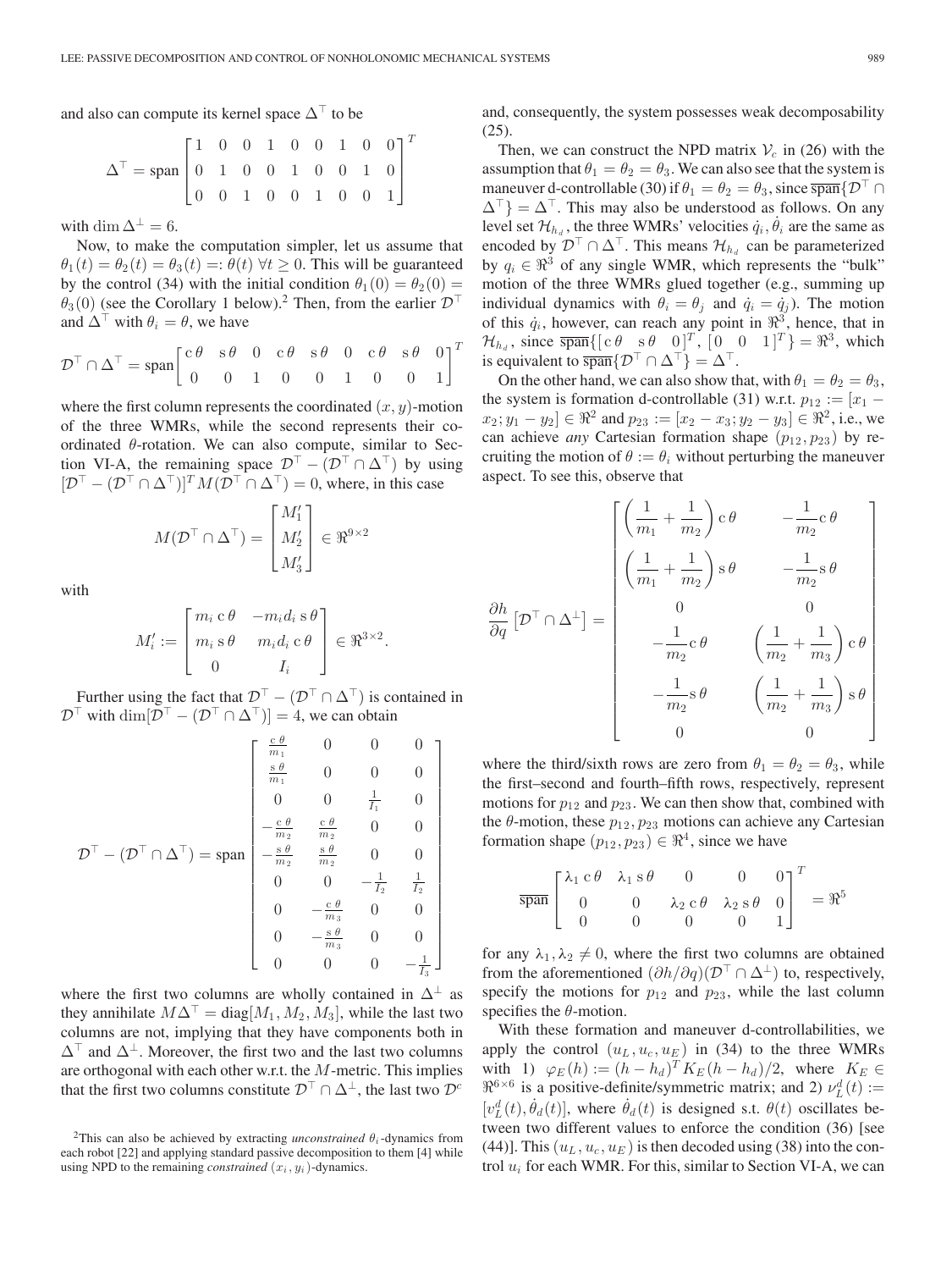

Fig. 7. Driving with formation keeping of three WMRs.

again use  $C_{\top} := \mathcal{D}_{\top}^T$  for (38), since  $\mathcal{D}_{\top}^T \mathcal{D}_{\top} = I$ . The following is a corollary of Theorem 3.

*Corollary 1:* Consider the three WMRs with the control  $(u_L, u_c, u_E)$  in (34), and  $h(q)$ ,  $\varphi_E(h)$ ,  $\nu_L^d(t)$  as defined earlier. Suppose  $\theta_i(0) = \theta(0)$  and  $\dot{q}_i(0) = 0 \ \forall i = 1, 2, 3$ . Then,  $\theta_i(t) = \theta(t) \ \ \forall t \geq 0, \ \ (\dot{x}_i, \dot{y}_i, \dot{\theta}_i) \ \rightarrow \ (v_L^d \ c \ \theta, v_L^d \ s \ \theta, \dot{\theta}_d),$  and  $h(q) \to h_d$  with  $\varphi_E(t) \leq \varphi_E(0) \ \forall t \geq 0.$ 

*Proof:* First, note that the alignment error dynamics among  $\theta_i$  are completely captured by  $\mathcal{D}^c$ . Also, from Theorem 3, if  $\nu_c(0) = 0$ , with  $u_c$  in (34),  $\nu_c(t) = 0 \ \forall t \geq 0$ . Thus, we have, with  $\theta_i(0) = \theta(0)$  and  $\dot{\theta}_i(0) = 0$  (i.e.,  $\nu_c(0) = 0$ )  $\forall i = 1, 2, 3$ ,  $\theta_i(t) = \theta(t)$  (from  $\nu_c(t) = 0$ )  $\forall t \geq 0$ . This also justifies our assumption of  $\theta_1 = \theta_2 = \theta_3$  used for the derivation of NPD earlier. From Theorem 3, we also have  $\nu_L \to [v_L^d; \dot{\theta}_d]$ . This then implies that: 1) from the first column of  $\mathcal{D}^{\top} \cap \Delta^{\top}$ ,  $(x_i, y_i) \rightarrow$  $v_L^d(c \theta, s \theta)$ ; and 2) from its second column,  $\dot{\theta}_i \rightarrow \dot{\theta}_d$ . Finally, with the given  $\varphi_E$ , we can write the condition (36) s.t.

$$
S_E(\theta) \left[ \frac{\partial \varphi_E}{\partial h} \right]^T
$$
  
= 
$$
\begin{bmatrix} \frac{1}{m_1} + \frac{1}{m_2} & -\frac{1}{m_2} \\ -\frac{1}{m_2} & \frac{1}{m_2} + \frac{1}{m_3} \end{bmatrix} \begin{pmatrix} (h_1 - h_1^d) c \theta + (h_2 - h_2^d) s \theta \\ (h_4 - h_4^d) c \theta + (h_5 - h_5^d) s \theta \end{pmatrix}
$$
(44)





Fig. 8. Driving with formation keeping of three WMRs, with a cooperatively grasped inertial/flexible object.

where  $h_i$  and  $h_i^d$  are the *i*th component of  $h, h_d \in \mathbb{R}^6$ . Here,  $\theta$  will oscillate due to  $\dot{\theta} \rightarrow \dot{\theta}_d$ , and the matrix in the second line is invertible. Thus, similar to Theorem 3,  $h_i \rightarrow h_i^d$  for  $i =$ 1, 2, 4, 5. This then implies  $h(q) \to h_d$ , since  $h_i(t) = h_i^d \forall t \ge 0$ for  $i = 3, 6$  (from  $\theta_1 = \theta_2 = \theta_3 \ \forall t \geq 0$ ).

Simulation results are shown in Figs. 7–10, each consisting of: 1) snapshots of the robots'  $(x, y)$ -motion and their triangular/line formations (vertexes corresponding to each robot); and 2) plots of the formation error  $||h - h_d||$ ,  $\theta$ -motion, and/or maneuver error  $\|\nu_L - \nu_L^d\|$ .

First, in Fig. 7, the three WMRs start with the desired formation shape with  $h(0) = h_d$ , while the desired maneuver (i.e.,  $\theta_d$ ) switches about every 1.25 s to produce "snake-like" motion. Even with these maneuver switchings, due to the formationmaneuver decoupling and  $\varphi_E(t) \leq \varphi_E(0) = 0$  (i.e.,  $h(t) = h_d$ )  $\forall t \geq 0$ , the desired formation shape is maintained all the time. In Fig. 8, we insert an inertial/deformable object (with green dots represent its center point within the triangular formation) to emulate *fixtureless* cooperative manipulation. With the cancellation  $\delta_E$  in (34), the robots can still keep the desired formation shape and maintain the grasping of the object, even with the maneuver switchings. Here, we omit the cancellation  $\delta_L$  in (34) so that the object's behavior can affect the robots' motion (e.g., nonzero  $\|\nu_L - \nu_L^d\|$  between switchings in Fig. 8). This would be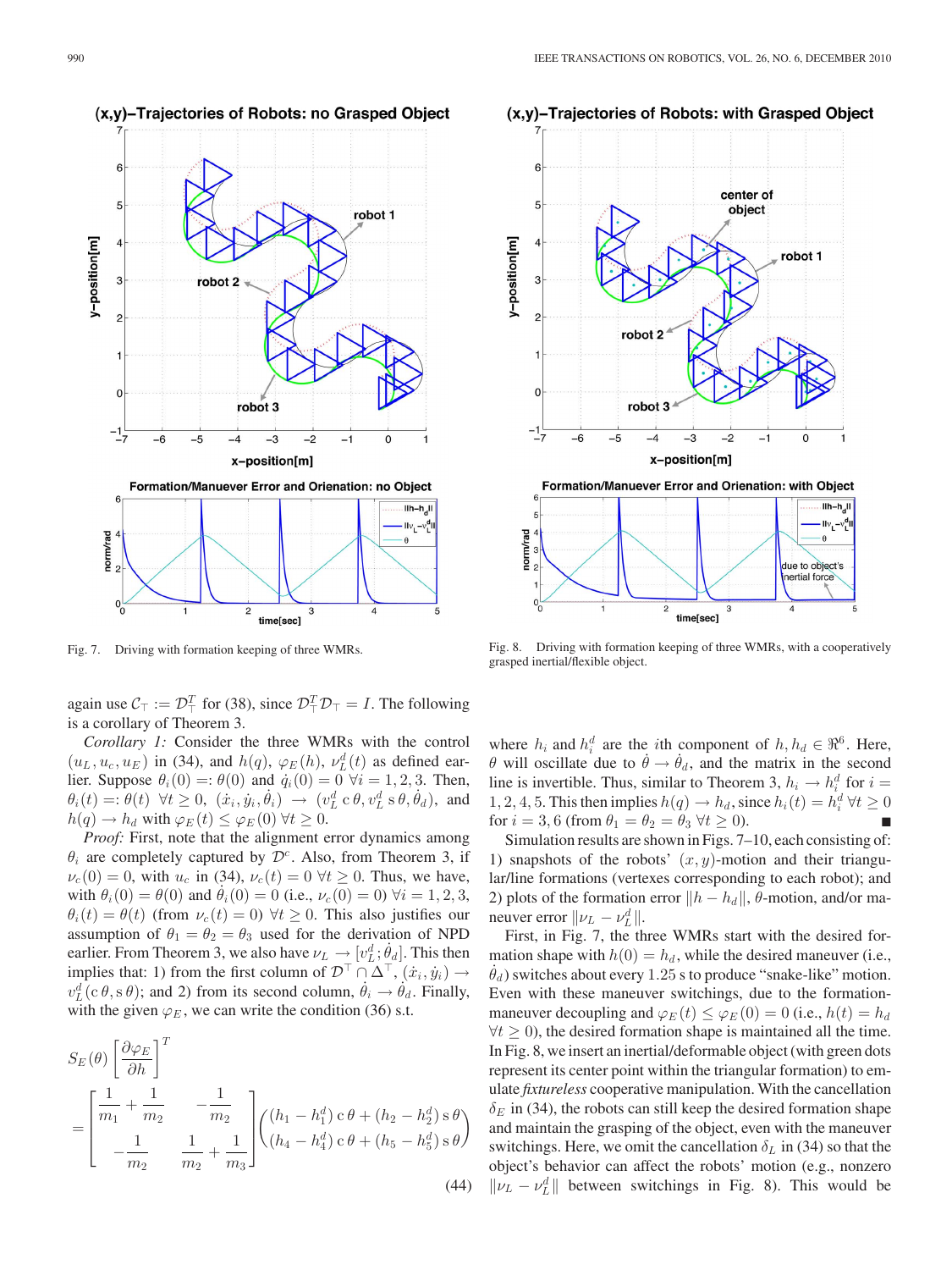

Fig. 9. Maneuvering with formation dilation, where light blue dots represent locked system's  $(x, y)$  position obtained via integration of  $(\mathcal{D}^{\perp} \cap \Delta^{\perp})\nu_L$ .

useful for teleoperation, where humans often want to perceive the grasped object's behavior/inertia [21].

On the other hand, in Figs. 9 and 10,  $h_d$  switches (around 6) s) to change the robots' triangular formation shape to a larger one (see Fig. 9) or to a line formation (see Fig. 10). For both of them, with the  $\theta$ -motion satisfying (44), the formation shape converges to the desired one. Moreover, due to the formationmaneuver decoupling, the formation switchings do not affect the maneuver behavior (e.g., same  $\theta$ -motion in Figs. 9 and 10).

*Remark 1:* For the WMRs with the linear h, if  $m_i = m_j$ ,  $I_i =$  $I_i$ ,  $d_i = d_j$  (or  $d_i = 0$ ), we will have strong decomposability with  $\mathcal{D}^c$  contained in  $\Delta^{\perp}$ , and  $Q_{\alpha\beta} = 0$  for (27), since  $Q_{\alpha\beta}$ contains terms like  $m_1d_1I_2 - m_2d_2I_1$  [12].

#### VII. SUMMARY AND FUTURE WORKS

In this paper, we propose nonholonomic passive decomposition (NPD), with which we can decompose the Lagrange– D'Alembert dynamics of multiple (or a single) nonholonomic mechanical systems into 1) shape system, representing the formation aspect (e.g., cooperative grasping); 2) locked system, describing the maneuver aspect (e.g., motion of the grasped object); 3) quotient system, perturbing both the formation and maneuver aspects (and vanishing for certain cases); and 4) inertia-induced conservative coupling among them. All the locked/shape/quotient systems individually inherit Lagrangianlike structure and passivity. We also introduce notions of forma-



Fig. 10. Maneuvering with formation change.

tion/maneuver d-controllability to address restrictions imposed by the nonholonomic constraint and provide passivity-based control design examples for simultaneous/separate control of the formation and maneuver aspects. Some numerical examples are discussed to illustrate theory. Extension to kinematic nonholonomic systems is also presented.

Some directions for future research include: 1) underactuated control design in  $C^{\top}$ ; 2) relation between excitation condition (36) and formation d-controllability (31); 3) role of symmetry of nonholonomic mechanical systems and its utilization for passive decomposition (see [22] for a preliminary result in this direction); and 4) coordinate-invariant/differential-geometric formulation of NPD, similar to that of standard passive decomposition [2], [3].

#### **REFERENCES**

- [1] A. M. Bloch, *Nonholonomic Mechanics and Control*. New York: Springer-Verlag, 2003.
- [2] D. J. Lee and P. Y. Li, "Passive decomposition for multiple mechanical systems under coordination requirements," in *Proc. IEEE Conf. Decis. Control*, 2004, pp. 1240–1245.
- [3] D. J. Lee, "Passive decomposition and control of interactive mechanical systems under coordination requirements," Ph.D. Dissertation, Univ. Minnesota, Twin Cities, MN, 2004.
- [4] D. J. Lee and P. Y. Li, "Passive decomposition approach to formation and maneuver control of multiple rigid bodies," *ASME J. Dyn. Syst., Meas. Control*, vol. 129, pp. 662–677, Sep. 2007.
- [5] A. Bloch, M. Reyhanoglu, and N. H. McClamroch, "Control and stabilization of nonholonomic dynamic systems," *IEEE Trans. Autom. Control*, vol. 37, no. 11, pp. 1746–1757, Nov. 1992.